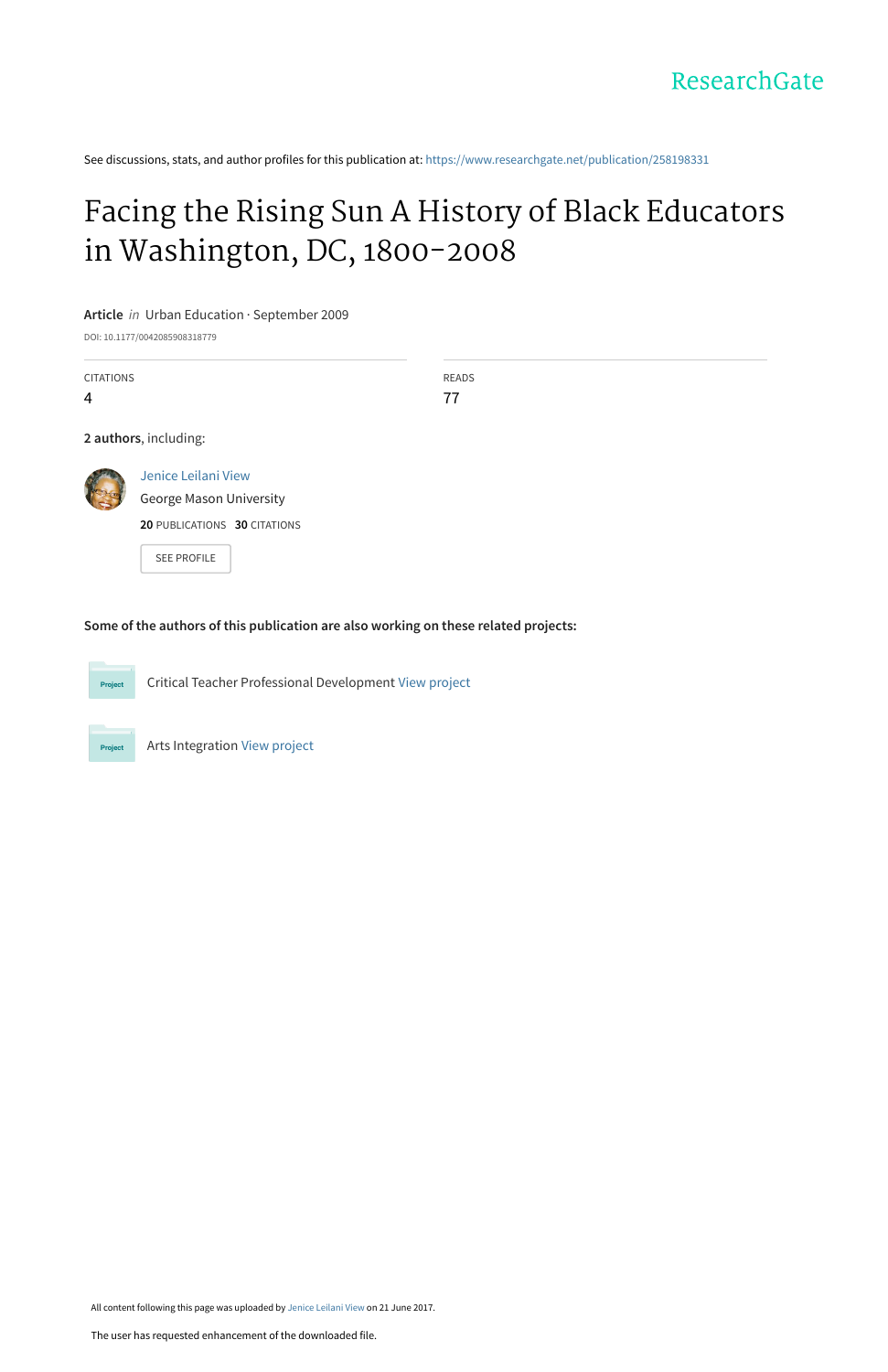# <http://uex.sagepub.com/> Urban Education

# **DC, 1800-2008 Facing the Rising Sun : A History of Black Educators in Washington,**

DOI: 10.1177/0042085908318779 Urban Education 2009 44: 571 Rona M. Frederick and Jenice L. View

<http://uex.sagepub.com/content/44/5/571> The online version of this article can be found at:

Published by:<br>
SAGE

<http://www.sagepublications.com>

**Additional services and information for Urban Education can be found at:**

**Email Alerts:** <http://uex.sagepub.com/cgi/alerts>

**Subscriptions:** <http://uex.sagepub.com/subscriptions>

**Reprints:** <http://www.sagepub.com/journalsReprints.nav>

**Permissions:** <http://www.sagepub.com/journalsPermissions.nav>

**Citations:** <http://uex.sagepub.com/content/44/5/571.refs.html>

>> [Version of Record -](http://uex.sagepub.com/content/44/5/571.full.pdf) Sep 25, 2009

[What is This?](http://online.sagepub.com/site/sphelp/vorhelp.xhtml)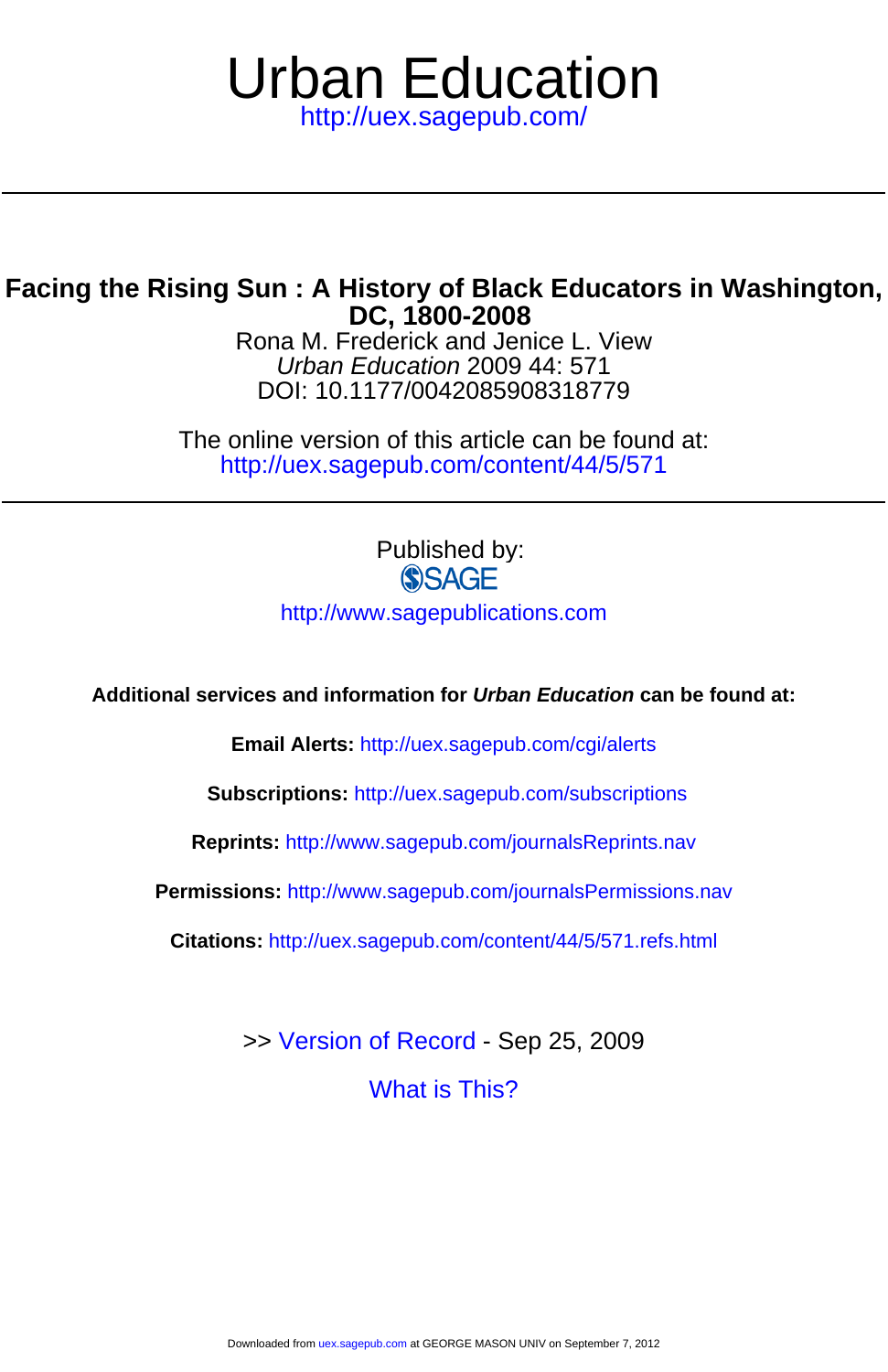#### **Urban Education** Volume 44 Number 5 September 2009 571-607 © 2009 The Author(s) 10.1177/0042085908318779 http://uex.sagepub.com

# **Facing the Rising Sun**

# **A History of Black Educators in Washington, DC, 1800-2008**

Rona M. Frederick *The Catholic University of America, Washington, DC* Jenice L. View *George Mason University, Arlington, VA*

Over 50 years after the monumental decision of *Brown v. Board of Education*, many U.S. schools remain separate and unequal. This includes schools in the nation's capital, Washington, D.C. The article discusses how in the two centuries of public education in Washington, D.C., Black educators used a variety of subversive tactics to educate their children. This article chronicles critical milestones in educational policy that affected Black educators working in segregated, all-Black schools in Washington, D.C. The authors demonstrate that, in the face of the oppressive sociopolitical conditions and racist policies, Black educators continued to serve in their own interests by fostering liberatory spaces for their children.

*Keywords: Black education; exemplary Black teachers; Washington, D.C.; history of the District of Columbia public schools*

 $\sum$  *J* ashington, D.C. (DC), the nation's capital, provides a striking example of the ways in which many African American educators created liberatory spaces both historically and presently by struggling against racist policy and an oppressive sociopolitical context to instill cultural consciousness, promote academic excellence, and provide the tools for racial uplift. Many Black educators built their own schools; fought against racial policy; convened parents; and fostered spaces where their students were culturally affirmed as well as guided, loved, and educated. In particular, these educators, with limited professional opportunity, used subversive and aggressive measures to instill in Black children notions of self-reliance and giving back to the community in spite of the barrier that they faced.

While there is emerging research on excellence among African American educators (Foster, 1997; Ladson-Billings, 1994; Siddle-Walker, 1993) from historical perspectives (Anderson, 1988; Foster, 1997), few of the stories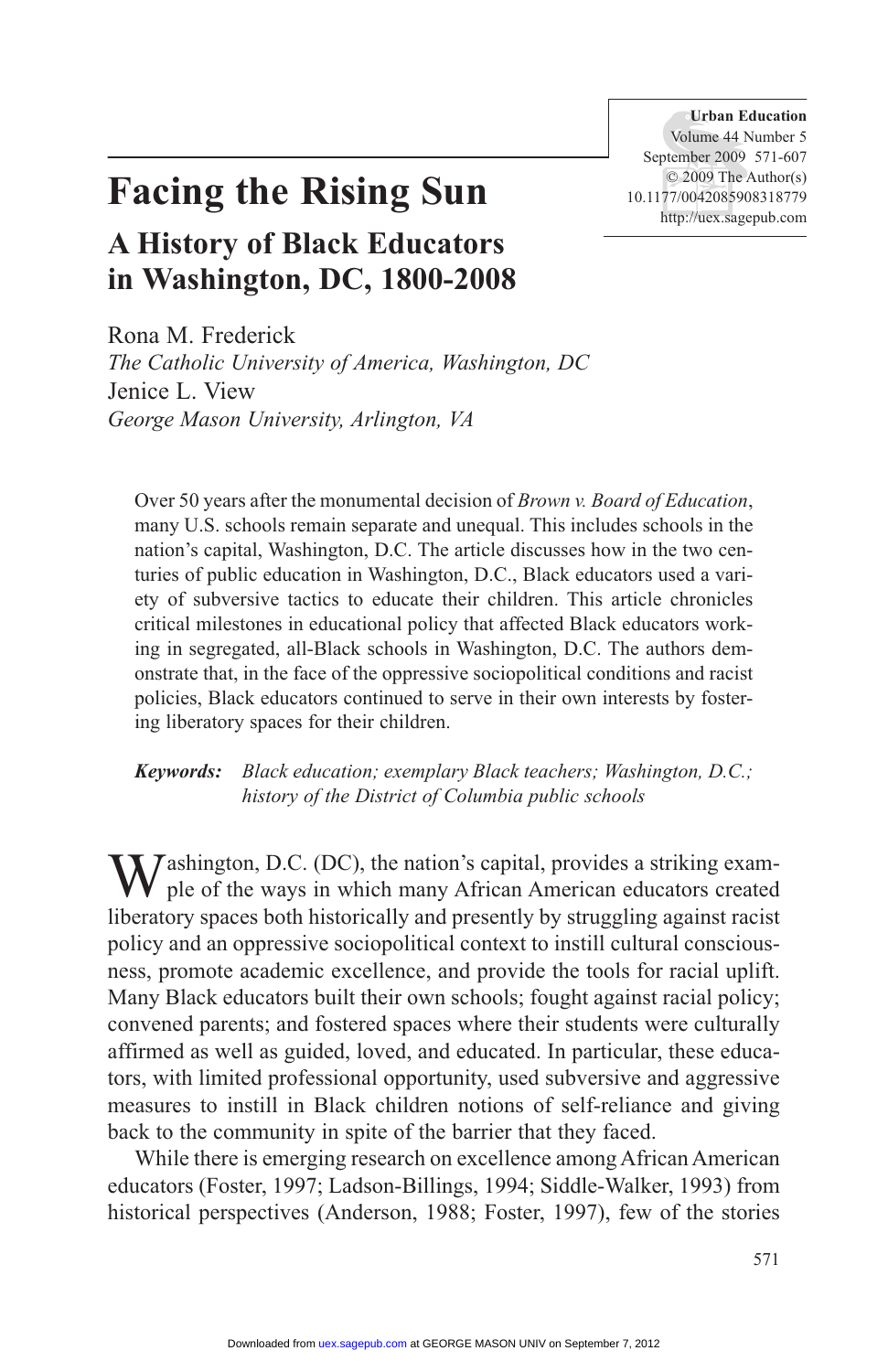focus on DC. Using a critical race lens, we examine the practices of African American educators who worked to create liberatory spaces for their students throughout the history of DC Public Schools. It is our expressed intention to shed light on four critical junctures in the over 200-year history of schooling for Washington's African American children. We will examine selected Black educators in DC during four chronological stages: 19th century (1800-1900, "Jim Crow" 1900-1953, "Integration" 1955-1970, and "De Jure segregation," 1970-till date. Though we do not attempt to capture all of the stories of these educators, we hope to offer a case of how African Americans serve themselves and foster liberatory spaces for their own.

# **The History of Black "Educators" and Their Subversive Practices**

Black teachers and the ways that they foster liberatory spaces are rarely presented in scholarly accounts or in popular culture. Depictions of White teachers saving urban or rural youth are more readily seen in movies and books such as *Conrack* (1974), *Dangerous Minds* (1995), *Music of the Heart* (1999), and more recently, *Freedom Writers* (2007). In general, images of Black teachers committed to the education of Black students are rare (notwithstanding recent films such as *The Great Debaters* and *Akeelah and the Bee*). When Black teachers are represented, especially in sociological and anthropological literature, one-dimensional stereotypical images dominate, demonstrating the "prototypical" Black woman teacher who neither identifies nor relates well with her students of African American descent (Foster, 1997; Lynn, 2001). Such accounts, in a sense, provide a cursory analysis of Black teachers; however, examining the experiences and practices of Black teachers and their ability to foster liberatory spaces is complex and necessitates a deeper understanding of the social context and pressures in which these teachers work and live.

Countering the many accounts that present Black teachers' practices as inferior, a small body of literature has emerged that provides multiple representations of Black teachers. With the growth of these studies, produced by historians and some educational researchers, the literature has now come to re-present more promising accounts of Black teachers. For example, Foster (1997), in her quest to render a narrative of the experiences of Black teachers, devoted an entire book to the lives and practices of Black teachers who taught before, during, and after the Civil Rights movement. In her text, *Black Teachers on Teaching,* she interviewed 20 Black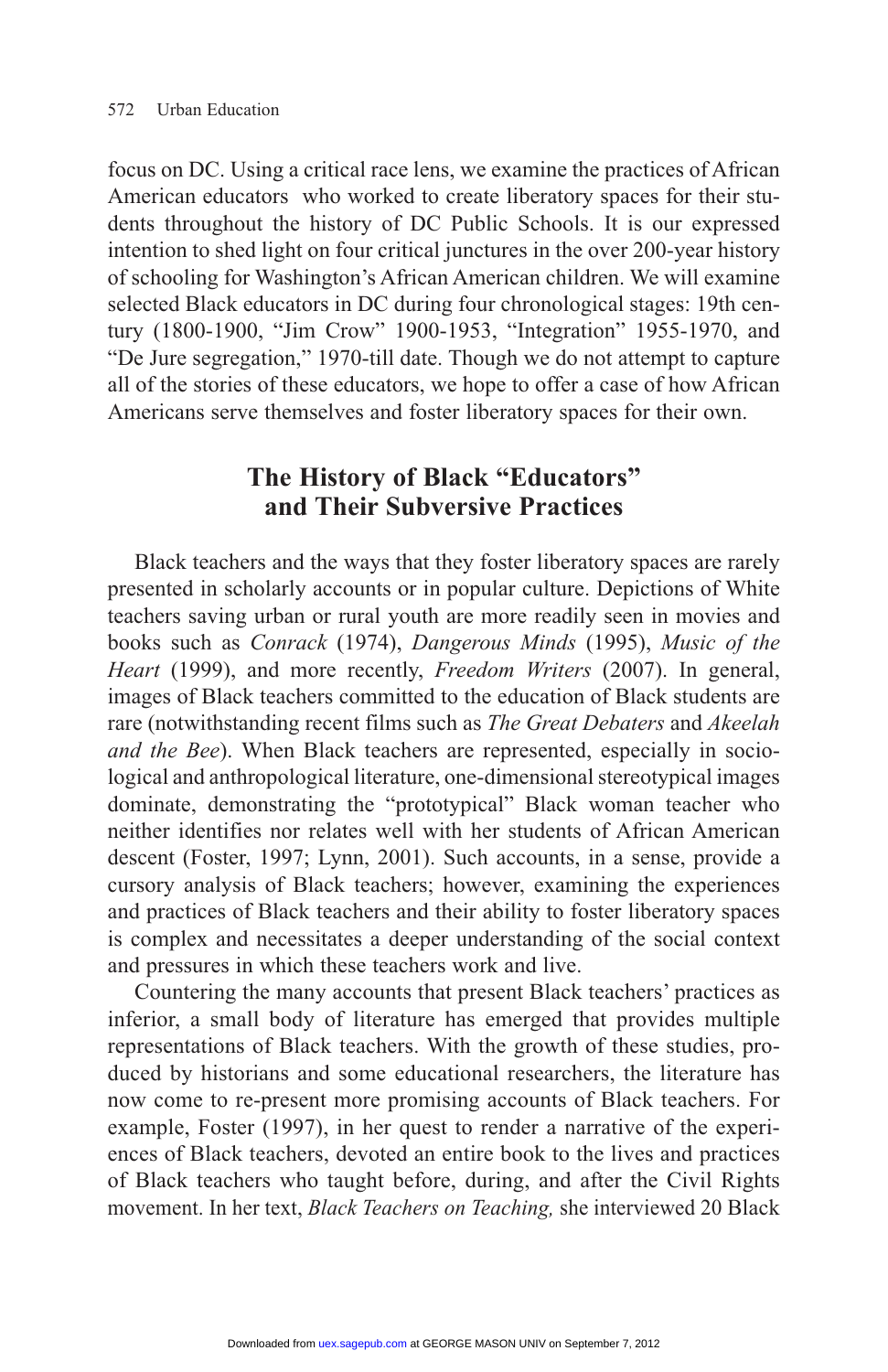teachers, whom she refers to as the elders, the veterans, and the novices, born between 1905 and 1973.

This book draws from a life history approach to seek understanding as to "how teaching has been experienced and understood by Blacks engaged in the profession" (p. xx). In this re-presenting, Black teachers became what Fairclough (2001) referred to as double agents because they utilize overt and covert forms of resistance for the purposes of serving the Black community and Black children. They also served as political activists and advocates for their Black students.

Revisionist and educational scholars present stories about transformative Black teachers. By doing this, they capture the spectrum of differences of Black teachers with hopes of countering the one-dimensional image that historically dominated the literature. These stories represent the complex experiences that many Black teachers faced within a raced, gendered, and classed environment (Fairclough, 2001; Foster, 1997; Fultz, 1995; Littlefield, 1994) and are used to demonstrate attributes such as caring and high expectations in the segregated all-Black school (Siddle-Walker, 1993). These stories disclose the ongoing sacrifices and public and private forms of resistance and struggle Black teachers ensued to demand quality education for Black students (Anderson, 1988; Shujaa, 1994). These stories, tied to larger stories of oppression, resistance, and liberation, provide a voice for those historically marginalized in the literature and demonstrate how teachers acted as double agents to manipulate the system to empower their Black students. More recently, these representations capture the progressive practices of Black teachers by demonstrating both culturally responsive (Ball, 2000; Ladson-Billings, 1994) and emancipatory teaching practices (Ball, 2000; Henry, 1998; Irvine, 2000; Lynn, 2001; Mitchell, 1998). Taken in total, these stories seek to contribute to the growing body of literature that portrays the countless dimensions of Black teachers, their experiences, and their liberatory practices. To the extent that these teachers were consciously and deliberately subverting the dominant perception that African children are unlovable, unteachable, limited to narrow life outcomes, and second-class citizens, these teachers were, in fact, subversive.

#### **Methods**

This qualitative study uses primary source data analysis to trace the education history of DC; we sifted through newspapers, archival records, census data, and meeting notes in an attempt to uncover the stories of Black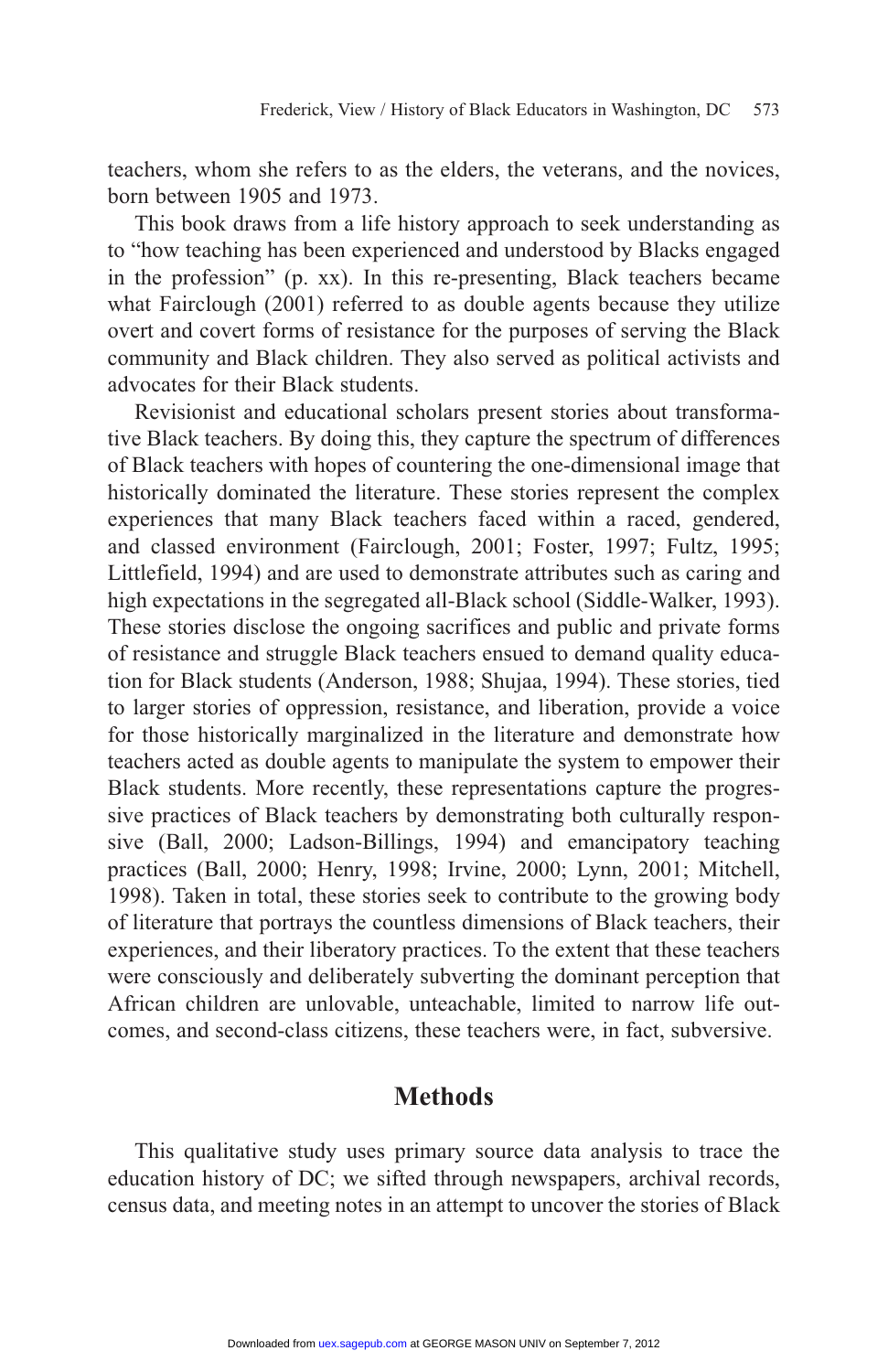educators and the ways they strived to create spaces for their students to learn. In addition, we highlighted educational policies such as the Appropriations Act of 1901, *Bolling v. Sharpe* and *Hobson v. Hanson* and racialized structures, such as the educational site (macrolevel) and the ongoing responses and resistance by Black educators (microlevel). Most important, we interviewed teachers and students who attended the District of Columbia public schools (DCPS) to capture their personal experiences in segregated settings. Finally, when possible, we analyzed teaching practices and learning within DCPS and cite instances of Black teachers continuing to educate their students in spite of the racial and classed barriers that limited access to resources.

#### **The 19th Century: 1800-1900s**

In 1802, at the request of its DC residents, Congress gave the city a charter requiring periodic renewal and modifications—with limited home rule (Melder, 1997). Shortly after the federal government moved to DC, the first public schools in DC were established in 1804. In accordance with the provisions in the city charter for the "establishment and superintendence of schools," the city council, on December 5, 1804, passed an act "to establish and endow a permanent institution for the education of youth in the City of Washington," which provided for a board of trustees of public schools for White children. The act also provided an annual appropriation not to exceed \$1,500 for the support of the schools, to allow for the instruction of children of the poor, who alone received free tuition (Hurlbut, 1981). In 1805, Thomas Jefferson was designated the first DC school board president. By the late 1880s, public education had become one of the basic services the White majority expected from the district government.

During the early 19th century, African Americans constituted one fourth of the population of DC (McQuirter, 2003). In DC and in Northern states, prior to widespread slave revolts and the rise in antislavery sentiment, enslaved and free African Americans availed themselves of formal education—largely through the self-help efforts of their fellow free, usually church-based, African Americans (Collins, 1959; Melder, 1997; Special Report, 1871). As early as 1807, there was evidence that three Black men, recently freed from enslavement, risked their lives to establish the first Black school in DC. George Bell, Moses Liverpool, and Nicholas Franklin, "who knew not a letter of the alphabet" organized this school close to the DC waterfront (Fitzpatrick & Goodwin, 1999). In order to strategically quell White opposition, Bell placed an advertisement in the newspaper stating,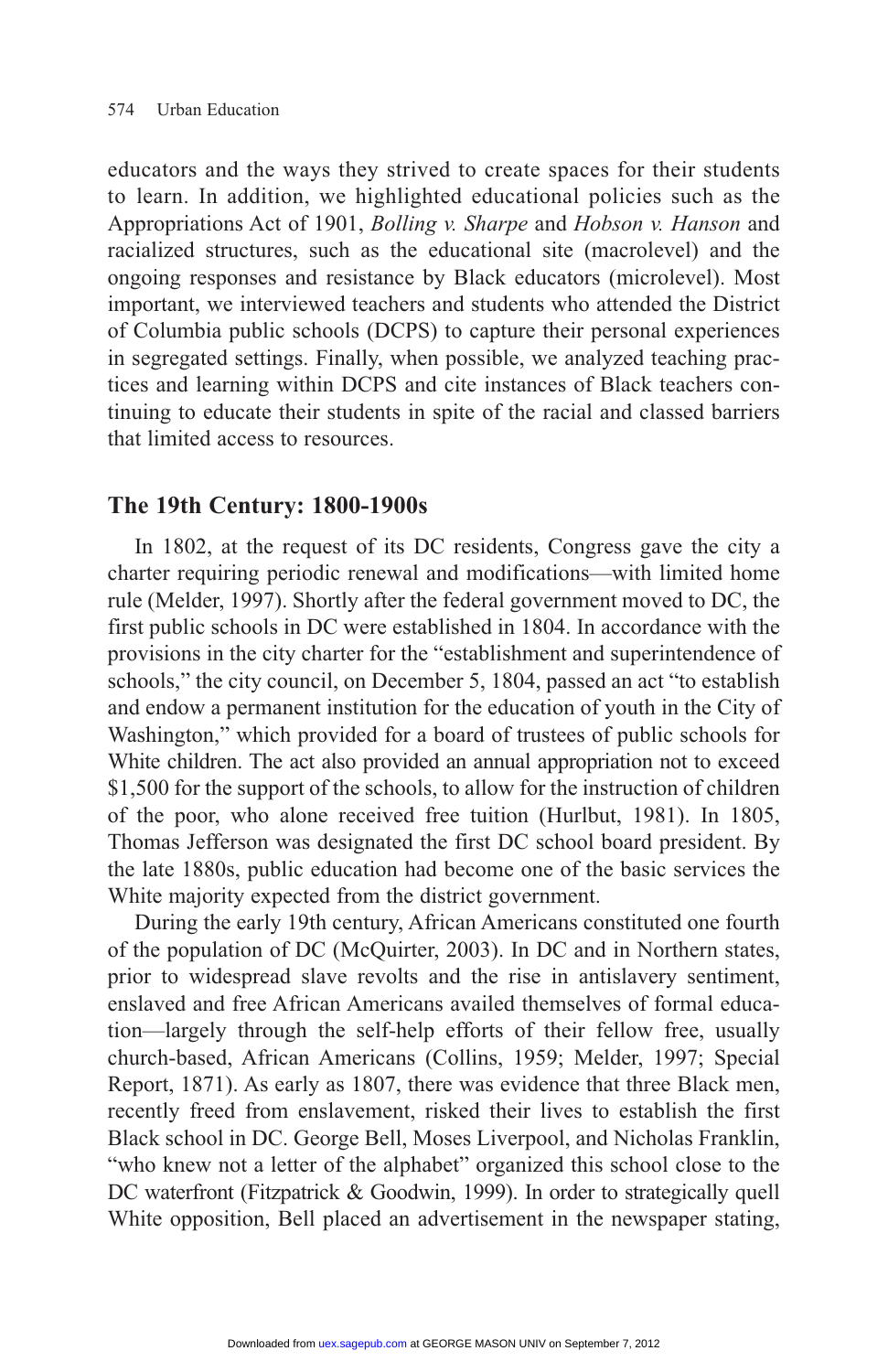"No writings are to be done by the teachers for a slave, neither directly or indirectly, to serve the purpose of a slave on any account. . ." This school did serve the Black community and was the first in a long line of educational institutions developed by Black educators and for members of the Black community (Hutchinson, 1981) and serving as early examples of the educators subverting a social and economic system that was intended to oppress rather than liberate Blacks.

DC attracted many freed Africans. Although the importation of enslaved Africans was not outlawed in the DC until 1850, Washington, D.C. was among three cities where "free [B]lack people attain[ed] a majority in the [B]lack community before the Civil War. Free [B]lack people outnumbered [enslaved Blacks] in Washington by three to two in 1830, and by more than five to one by 1860. . . . When free men and women of color journeyed to Washington, they came to the 'freest place in the South'" (Melder, 1997, p. 50). Although their freedom was tightly constricted by so-called Black codes, laws that restricted the civil rights and civil liberties of Black residents, those African Americans located in DC quickly established businesses, churches, and other community institutions. As a result, many Black people moved to the North for "a better life," referring to better jobs, formal schools, and a less racist environment. At the beginning of the Civil War, 11 schools in the DC and Georgetown (then a separate jurisdiction) operated for 1,100 African American students. In the same year that the DC Emancipation Act of 1862 made DC the first free jurisdiction in the South, an act of Congress created in DC the first public schools for African Americans anywhere in the South; they functioned independently of the local municipal government until 1873 (DC Public Schools, 1976; Kluger, 1975). By the war's end, the city's African American population had grown from 11,000 to more than 35,000 (Horton & Horton, 1993), 30,000 of whom were newly freed and only 2,000 of whom were receiving any schooling (Haycock, 1949).

With new and enforced civil rights laws during this period, DC quickly became a bastion for impressive levels of Black wealth, giving rise to its own cultural renaissance. The Congress's Reconstruction Act of 1867 gave African American men the right to vote and the first municipal office holder was elected in 1871. Native luminaries in the disciplines of writing, dancing, singing, and music left indelible marks not only on DC but also on the larger nation (Green, 1976).

The early 1870s marked an important period not only for the educational aspirations of African Americans living in DC but also in their quality of life. The rising Black population of DC, numbering 48,000, were mostly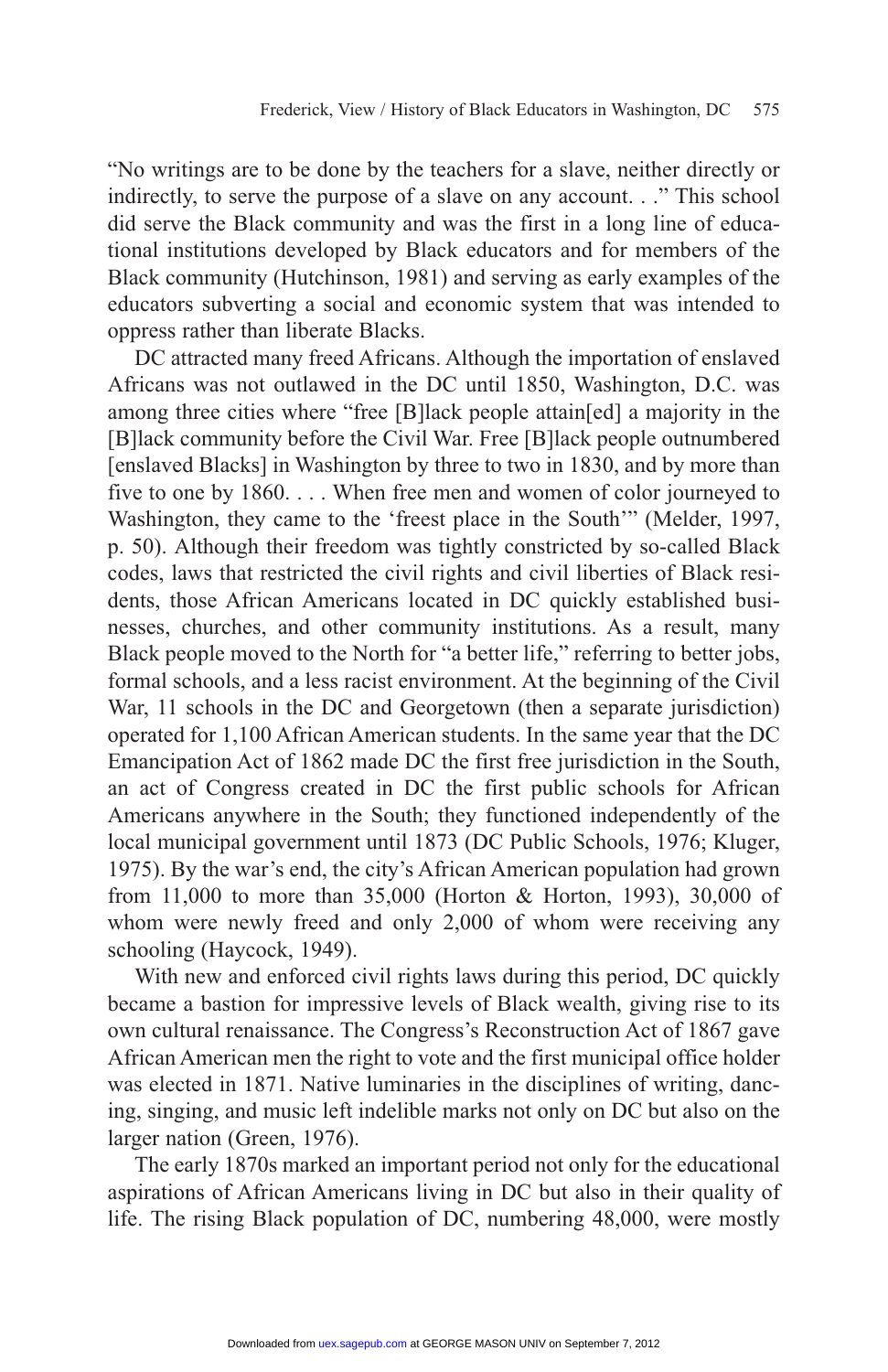rural migrants (Green, 1967). The push for African American suffrage was perceived to be settled by way of the 15th Amendment insuring voting rights for Black men, and the Black middle class (including six African American city council members) began to believe their long-standing industry ingrained in education, institutions, and manners would finally be rewarded with social and political equity (Cary, 1996; Green, 1967; U.S. Capitol Historical Society, 1993). Civil rights laws were enacted that forbade racial discrimination in all sectors in the DC; these laws were intended to supercede the "Black codes" (Melder, 1997).

This period, however, was short lived as the local separate jurisdictions of Washington City, Georgetown, and Washington County were unified under one territorial government, conferring few U.S. citizenship and voting rights, due precisely to the city's significant African American presence (Melder, 1997, p. 166). In addition, the four separate school administrative systems—one for African Americans and three for the Whites in what was formerly Washington City, Washington County, and Georgetown—were merged into one. By 1874, Congress ended the territorial government, replacing it with an unelected three-man commission appointed by the president. The ostensible reason was that the territorial government was corrupt and had run up objectionable debts in an effort to modernize the nation's capital (Cary, 1996; U.S. Capitol Historical Society, 1993). However, overwhelming evidence indicates that White Washingtonians had grown hostile to Reconstruction policies and were willing to forego all local governance (home rule) to avoid the rising political power of African Americans (Collins, 1959; Green, 1967; Horton & Horton, 1993; Johnson, 1987; Melder, 1997). In addition to having no elected representation in the U.S. Congress, DC residents had no budget or legislative controls over local affairs. Middle-class African Americans took a small measure of comfort in the fact that the so-called colored schools had an African American superintendent from 1868 unto 1900, providing one arena of advancement as other political and social arenas closed rapidly during the same time period.

## **Legal Sanctions, Racialized Policy, and Black Resistance: 1900s-1950s**

In 1896, the Supreme Court ruled in *Plessy v. Ferguson* that all public accommodations be "separate but equal," across racial lines (known as "Jim Crow" policies). As a result, the first two decades of the 20th century were brutal years for the once-hopeful Black middle class, and worse for poor and working-class African Americans. Following each of the World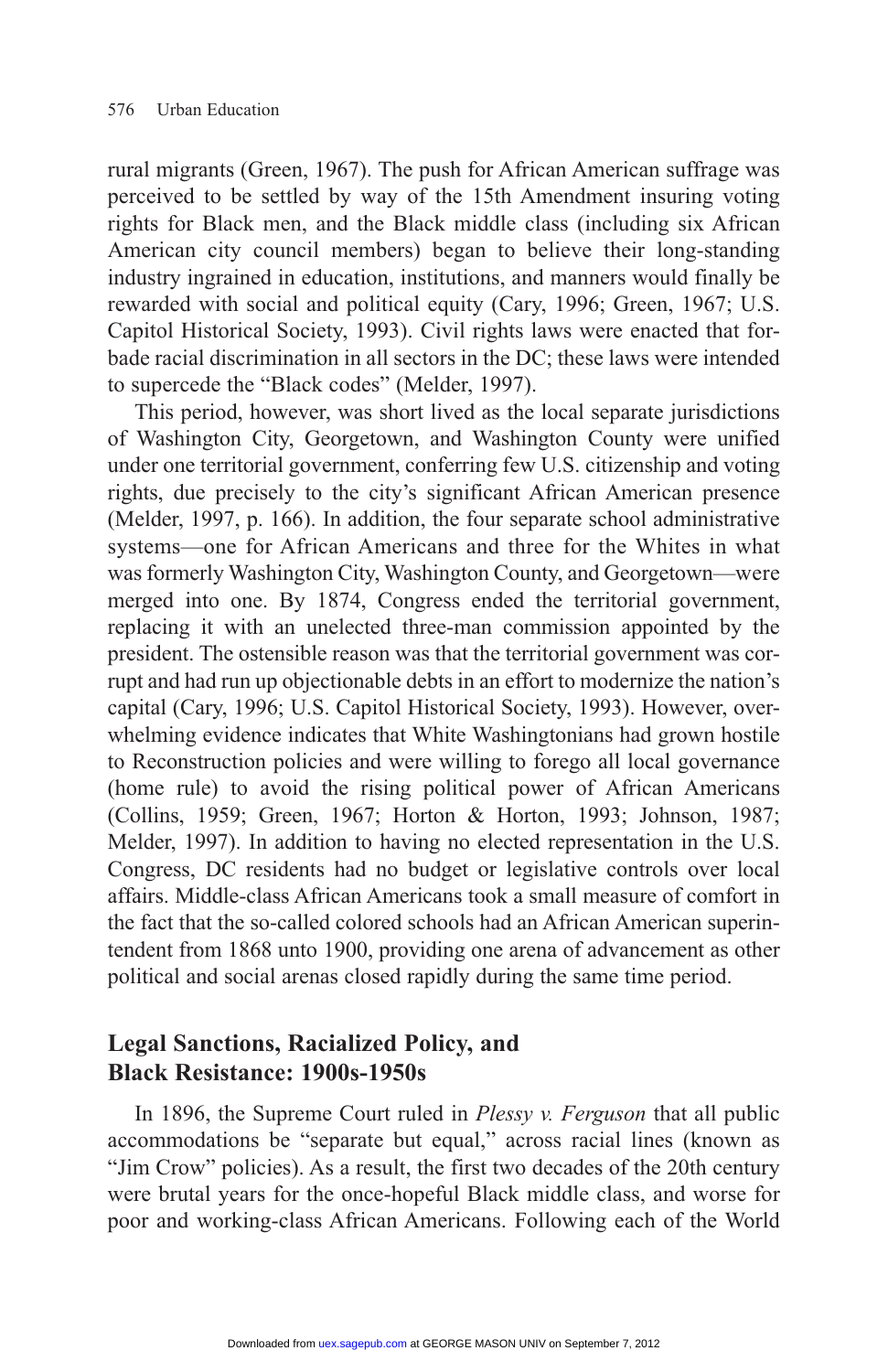Wars, the Northern migration of Southern Blacks dramatically increased the school-age population, severely overcrowding segregated schools. The consciousness and activism of Blacks took a variety of forms including "making lemonade" out of the bitter lemon of racial segregation, protest, and civil disobedience. This section describes the arc of the Jim Crow era as it affected schooling and educational policy for Black children in DC over the next 50-year period.

By 1900, Congress reorganized the board of education and revoked much of the autonomy the "colored" schools had enjoyed for 32 years. In a separate act, while codifying district laws in 1901, Congress overlooked the portion containing municipal civil rights regulations (Melder, 1997). Briefly, as recompense, Washington's African American public schools considered nearly equal to White schools in terms of teacher pay, financing, supplies, and so on—became the pride of (and source of employment for) many of the African American elites. For the most part, both Black and White educators defined high-quality schooling by the inputs: "facilities and equipment, teacher-student ratios, administrative and supervisory systems, the curriculum, the qualifications of teachers, and the like" (Diner, 1982, p. 52).

However, in 1901, the Appropriations Act legally sanctioned a separate race-based dual-schooling system that laid the groundwork for unequal resources, funding, and expectations. The Appropriation Act for Washington, D.C. public schools set up a board of education to have control over all of DC's public schools with one superintendent and two assistant superintendents. One of the assistant superintendents would assume leadership over the Black schooling system.

In 1910, only 10% of children from "alley areas" (largely poor and African American) continued their education past the age of 14 in 1910. However, 42% of 17-year-old African Americans in 1910 were still enrolled in school (Mintz, 1989). In fact, the number of all students, including African Americans, pursuing high school and postsecondary education grew dramatically during this period. This was due partly to the increased migration of rural families, the rapid development of the professions, the development of scientific and engineering university programs, higher workplace-entry standards, the popularity of high schools compared with private schools and academies, and child labor and compulsory education laws that held students in school for longer periods (Haycock, 1949). For African American students, the conjunction of a well-financed segregated school system with a wide array of public employers also spurred the enrollment growth (Mintz, 1989). It was also during this time that high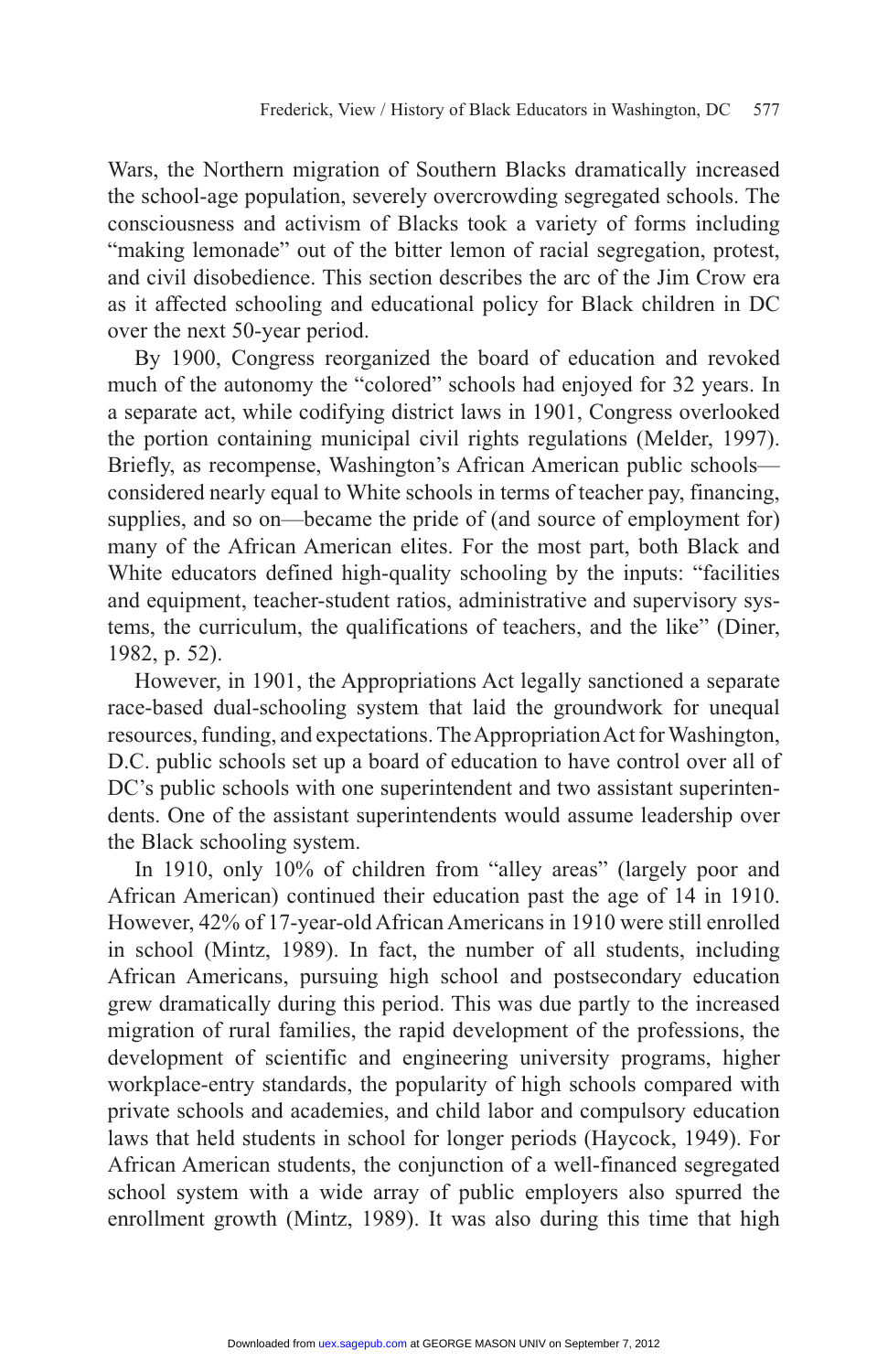schools become more democratic institutions than the elite, college preparatory schools for the upper classes of previous decades. The transformation of high schools was dramatic, with a particularly cutting twist for African Americans. In 1899, the Supreme Court ruled that Southern school boards were not required to offer public secondary schooling for African American youth, and most did not do so until after World War II (Anderson, 1988). Thus, in the early decades of the 20th century, DC schools became a ticket to the promised land for Black Southern migrants.

In 1913, Black residential dispersion in DC came to a halt. President Woodrow Wilson (1913-1921) enacted his vision of segregationist racialized practices in DC, which, over the next 20 years, led to the sharp erosion of the Black community's social, political, and economic rights (Manning, 1998). In addition, government agencies (nationally and locally) were formally racially segregated. As a result, Blacks living in DC were restricted to and overcrowded into neighborhoods in the inner city; White residents spread to the outer zones of the city and to the suburbs.

The majority of African Americans lived within a 2.25 mile radius of the business district (Landis, 1948). **"**Negroes" were distinctively defined as those with identifiable African ancestry, phenotypical features, or "known socially as colored" even if they could "pass" as White (Landis, 1948). In this case, laws and unwritten policies functioned to design a system of discrimination based on biologically determined characteristics. "Whiteness" as a racialized privilege was legitimated and embraced through this unwritten doctrine (Harris, 1995).

At the same time competition for scarce housing in DC was exacerbated by the influx of White workers. "Jim Crow" laws governed African American life post–World War I. Restrictive housing covenants prevented members of the Black community from moving to the suburbs. Thus, African Americans began to cluster into pockets in compressed, less desirable inner-urban zones (Manning, 1998). In the 1940s, Manning, a historian, noted,

The government promoted passive segregation policies that affirmed this tenuous social geography. These include restrictive covenants for preventing property transfer to specified groups, denying construction permits, and/or financing to African American housing developments outside the designated black zones, condemning Black-owned residential property in the "public interest" (highways, public buildings, parks, White housing), permitting suburban communities to reject federal funds for public housing, and administering federal mortgage loan [FHA, VA] programs so that Blacks would not be able to purchase homes in the suburbs. (Manning, 1998, p. 335)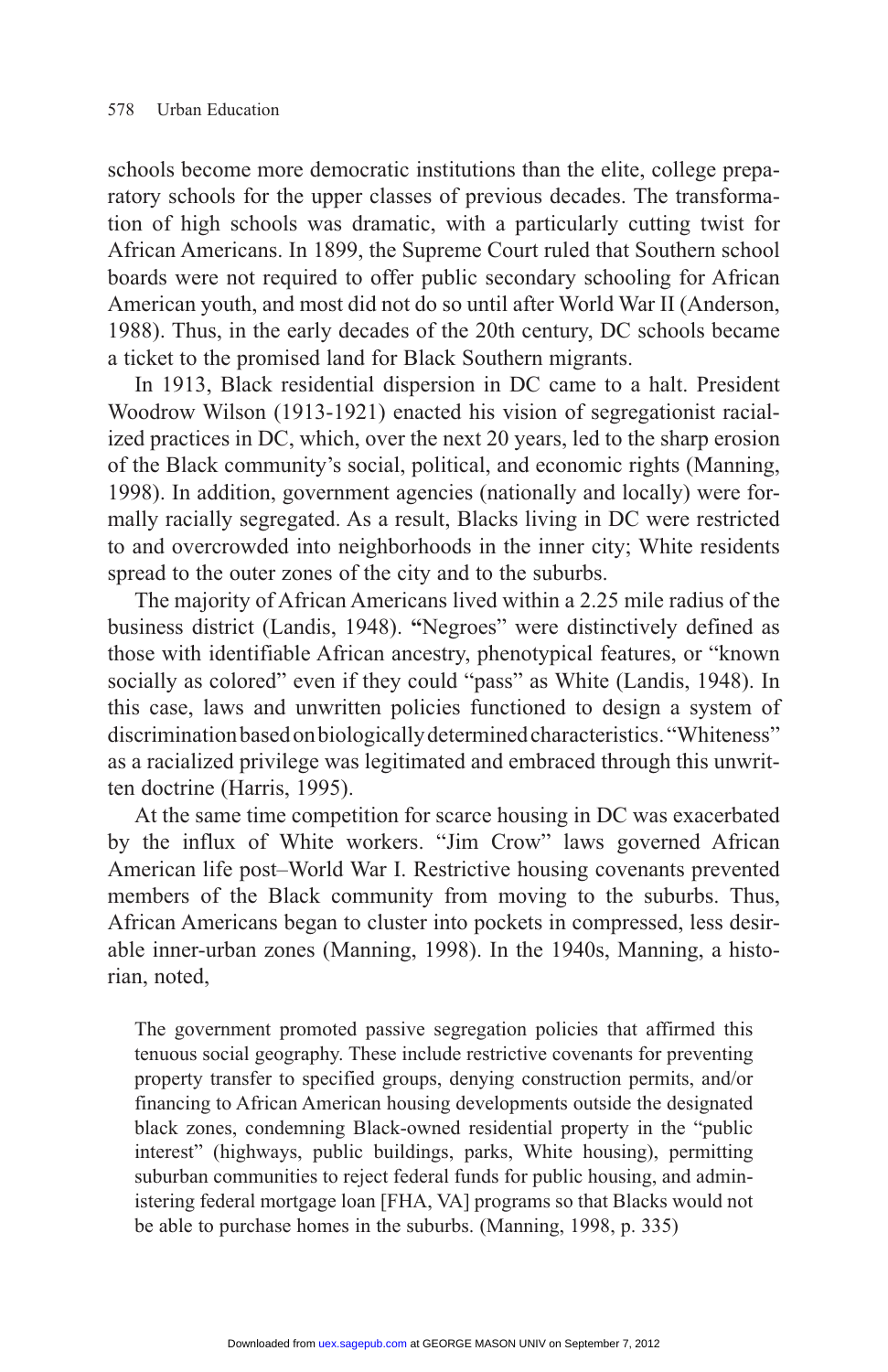|                | "Negro" Increase | White Increase |
|----------------|------------------|----------------|
| Inner zones    | 38,136           | 21,873         |
| Outer zones    | 17,062           | 99,141         |
| <b>Suburbs</b> | 5,836            | 104,699        |
| Metropolitan   | 61,034           | 225,713        |

#### **Table 1 Population Characteristics: Washington, D.C., 1947**

Source: Bureau of the Census, Current Population Reports, Population Characteristics, July 1947.

Census data on population characteristics between 1930 and 1940 show the contrast between living conditions (see Table 1).

In spite of these laws, those members of the Black community living in DC recalled how the Black community and many of the schools thrived and flourished within these segregated pockets. Insulated, Black people created a self-sufficient society in DC where Black-owned businesses, newspapers, churches, and educational and civic institutions prospered. Black parents and educators shielded their children from the harsh reality of racist practice rife in DC. Oral narratives of members of the Black community reveal that DC was a national magnet for Black culture. As Howard Lincoln, 88, recalled, "The DC theatres attracted big black stars like Duke Ellington, Nat Cole, and Count Basie. Even White folks would come from the suburbs to see these acts" H. Lincoln (personal communication, April 10, 2004). The Black community thrived as they developed and maintained strong social networks and a sense of self-reliance.

Although the social relations within the DC Black community flourished, the dual-schooling system remained intact, separate, and unequal. For example, school buildings for Black students were inferior to those facilities of Whites. Most of the Black schools were built prior to World War I. A third of the buildings were built before the Spanish American War. Playgrounds, gymnasiums, athletic fields, auditoriums, classrooms, desks, maps, blackboards, shop fixtures were all inferior (Landis, 1948). Jim Crow laws may have felt less onerous to DC's Black community compared with other parts of the South. In fact, it was not until the first Northern migration of rural Blacks, following World War I and the subsequent overcrowding of schools, that African American Washingtonians complained loudly about the condition of their schools (Anderson, 1988; Haycock, 1949; Melder, 1997; Mintz, 1989; Moore, 1999). Nevertheless, the relative economic, political, and social advantages dispensed to the White community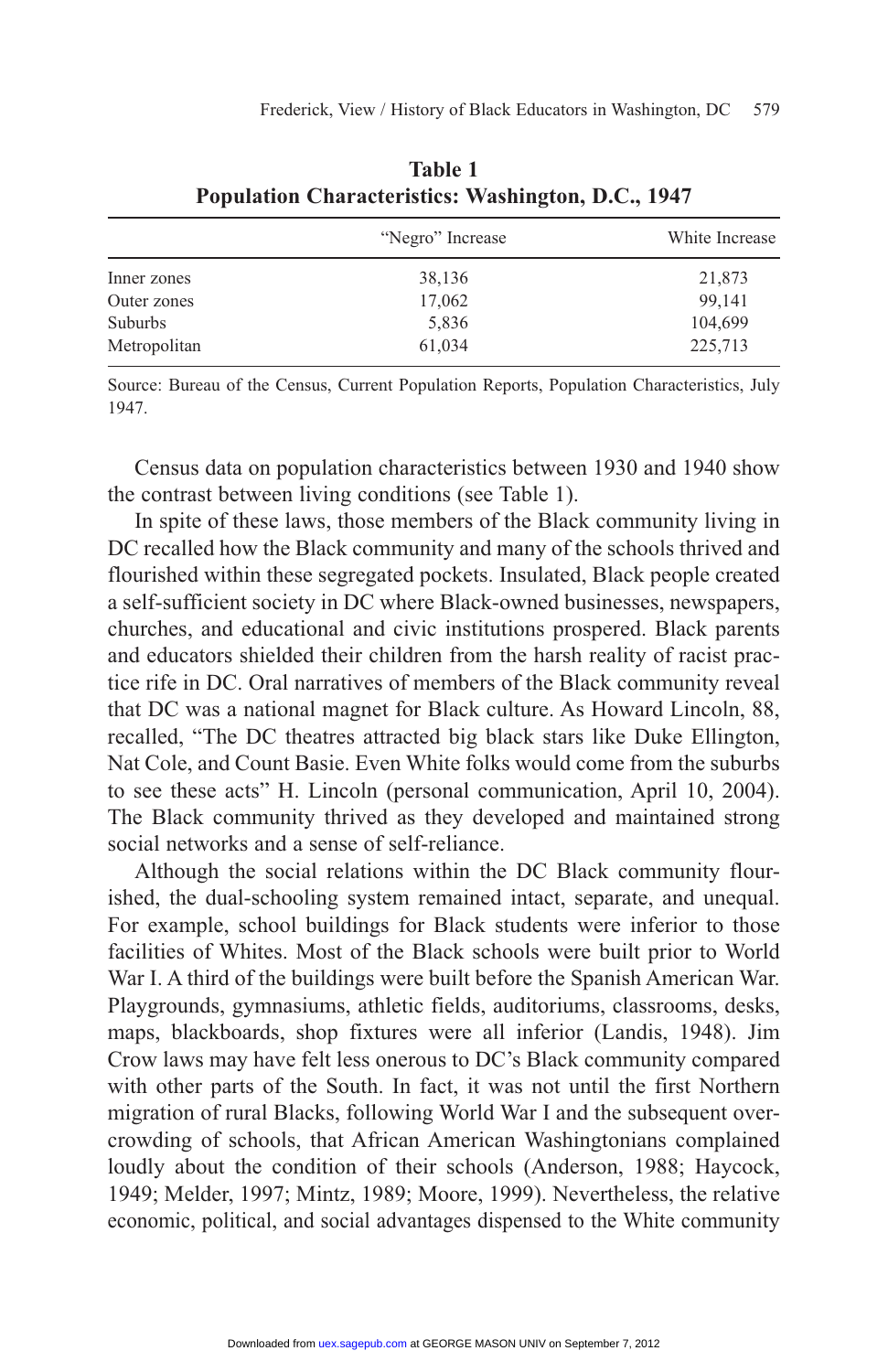under systematic White supremacy in the nation's capital were reinforced through patterns of segregation and oppressive policies.

Paradoxically, Dunbar High School, renowned nationally for its focus on high academic achievement and outstanding alumni, was considered during this period to be a model for Black education not only in DC, but in the nation. Initially founded in 1870 as the 1<sup>st</sup> Preparatory High school and later renamed the M Street School and then Dunbar High School, Dunbar was best known for its esteemed faculty, its focus on academic excellence, its sense of racial pride, and its place as a laboratory for fostering Black student leadership who understood the importance of "giving back" to the Black community.

A former student, teacher, and administrator in DC, Julius West, 81, reflected on his relationships with Black teachers while a student at Dunbar High School in the 1940s:

The Black teachers at Dunbar High School were highly respected. They inspired us . . . I lived up to my potential. My teacher was interested in me as a person . . . they expected us to learn and to make a difference in our community. (personal communication, April 10, 2004)

West viewed his teachers as strong role models. He also recollected their dedication to their Black students. He received the message from his teachers that learning was not only for knowledge's sake, but that the end goal of education was to transform the Black community.

Many Black teachers who came to Dunbar High School were highly educated. These Black instructors held PhDs and masters and had attended schools such as Oberlin College, Harvard University, and Minor Normal Teaching College (Hutchinson, 1981). As West remembered, "They brought their skills back to the school."

West continued to explain why Black teachers at this time were so educated: If you were Black, college-educated, and living in DC you could only be a messenger or clerk for the government, or you could become a teacher in a segregated school. Dunbar High School was a premier institution; therefore, it attracted highly qualified teachers. Black teachers came from all over the country to work at Dunbar for both social and financial reasons. DC was a magnet for Black teachers because it was a premier city ripe with social opportunities. Therefore, after attending prestigious universities, these educators purposely chose to teach in DCPS and at the most respected Black high school in the country. Another former student, Sally Thomas, a 1936 graduate of Dunbar High School remembered,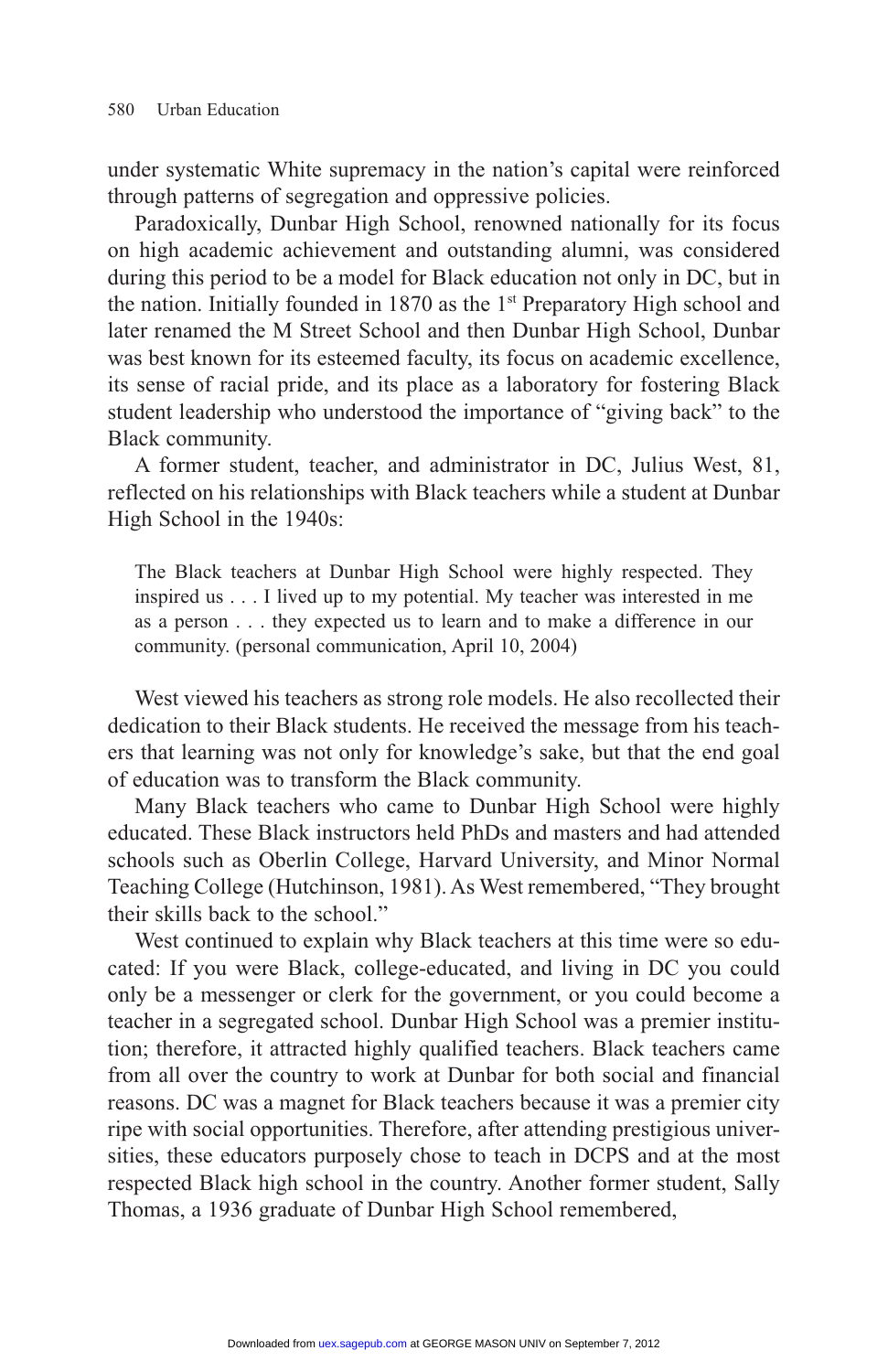Most of the teachers I had held masters and PhDs. Black teachers taught Greek and Latin, in addition the basic skills of reading and writing. As part of the overarching philosophy of the school, teachers and administrators alike believed that the purpose of education was to prepare students for service to the Black race. (personal communication, March 22, 2004)

As Thomas recollected, Black teachers pushed their students to attend the large, endowed Northeastern universities where they could become doctors and lawyers and utilize their talents within the Black community. Southern White colleges would not accept Black students and most historically Black colleges and universities were not yet accredited. There was little hope otherwise for Black students to enter the mainstream as professionals. Therefore, Black educators working at Dunbar High taught with the expectation that their Black students would matriculate through a mainstream institution and return to the Black community for professional opportunity and service. Many Black students graduating from Dunbar High School during the late 1800s attended Harvard, Yale, Brown, Amherst, Dartmouth, and Radcliff (Hutchinson, 1981). Dunbar High School remained a premier institution throughout the first half of the 20th century.

While many students recalled positive memories of their Black educators and of their educational experiences in DCPS, there were ongoing institutionalized challenges. For example, in spite of the rise in the numbers of Black teachers in the teaching force, overcrowding in the Black school system remained a critical issue. In 1930, 34% (1,062) of DC teachers were Black. By 1948, the percentage of Black teachers employed by DCPS rose to 41% (1,384; Hutchinson, 1981). A report conducted by the National Negro Congress in 1941 found that on average there were 40 students per teacher in the Black schooling system as opposed to the Board of Education standard of 36 students per teacher (Washington Council, 1941). The report also found severe overcrowding in the elementary, middle, and high schools located within the Black schooling system. The following chart (Table 2) highlights the number of classes with overcrowding within the elementary schools.

The failure of DCPS to address the overcrowding in classes, according to the critique by the National Negro Congress, "represented more than an effort to economize, it reflected deliberate racial discrimination" (National Negro Congress, p. 4). As this study found, there was little attempt to respond to this inequity by the DC Board of Education (Washington Council, 1941). Between 1946 and 1947, White schools were only three quarters filled (Landis, 1948).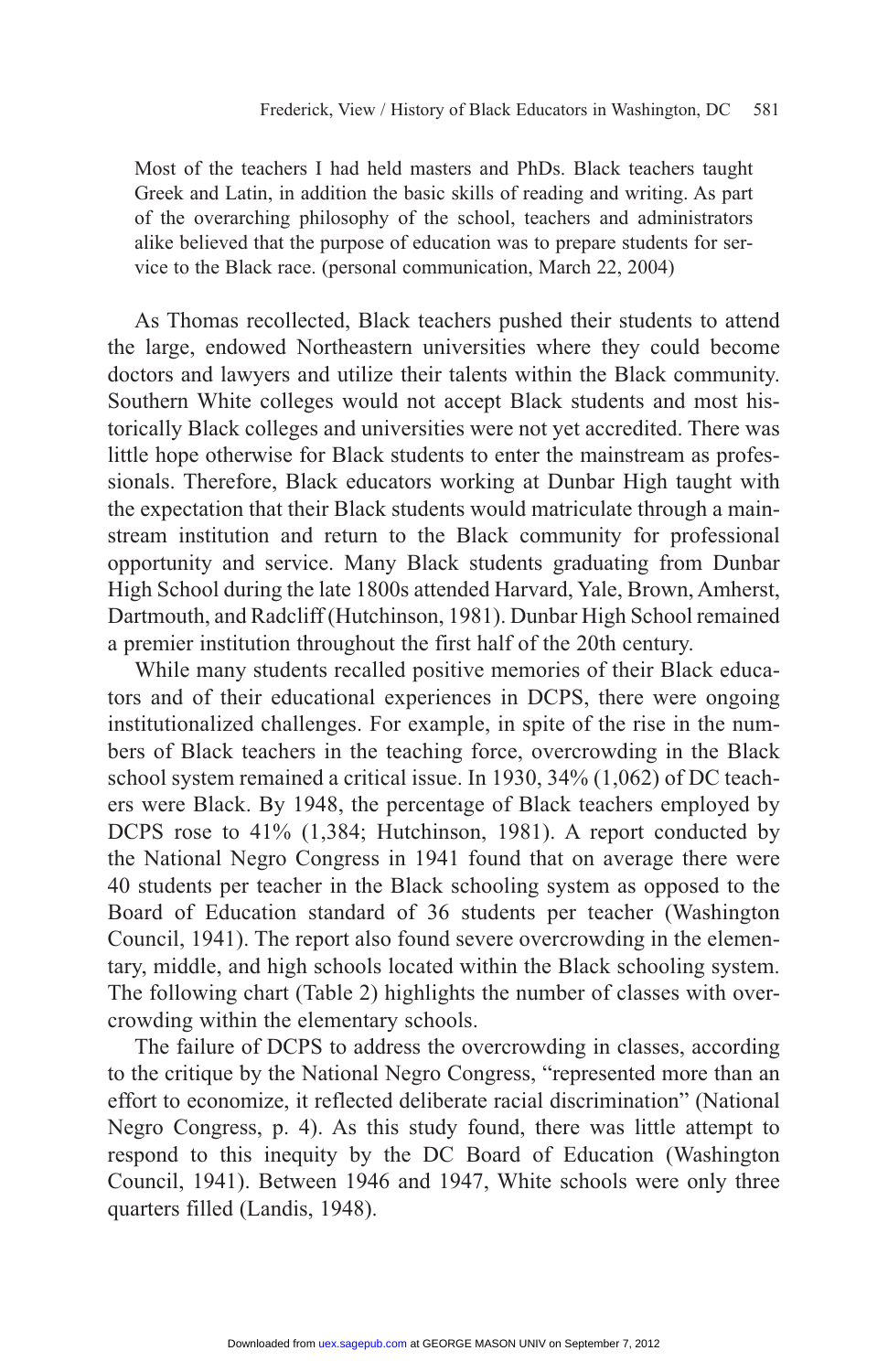| Classes        | Number of Students |
|----------------|--------------------|
| 213            | 41 or more pupils  |
| 61             | 46 or more pupils  |
| 16             | 51 or more pupils  |
| $\overline{2}$ | 56 or more pupils  |

**Table 2 Black Elementary Schooling System: Reports of Overcrowding, 1941**

Source: Data taken from *The Critical Situation in the Negro Public Schools*, Washington Council, 1941.

A 1947 *Washington Post* article entitled, "School Produces Good Citizens in D.C.'s Most Neglected Area," captures conditions of the Black school system. Old, dilapidated buildings and limited resources, in addition to overcrowding, plagued Black teachers and administrators. Referring to the deplorable conditions at Terrell School, the article's staff writer states,

Constructed in 1890 as a high school, the building was later condemned as unfit for use and abandoned. Built originally for 200 students, its capacity is now 673, the enrollment is 734. The extra children sit on cafeteria stools without backs, on the window sills or on the floor.

The academic work is no less handicapped by overcrowded classrooms with bad lighting. There is no library . . . the hole in the wall that contains what few books the library boasts would deter anyone from the pursuit of knowledge. As none of these old schools has a playground, the children play either in the street, a main artery, and fire land. Diagonally across from the school, there is a large enclosed playground for white children. Nobody uses it, as only a handful of white families live in the apartment nearby.

In spite of the physical barriers and other dire conditions, Black teachers an administrators rose to the challenge. According to the *Washington Post*, active parental involvement, high expectations, strong academics, and holistic approaches to education became part of the informal mission of this school. For example, the PTA, composed of more than 2,000 members, participated in lectures by leading experts in nutrition and health. The reporter found that highly educated Black teachers and administrators were committed to providing for and educating their Black students. The staff writer quoted the school principal as saying of most importance to her was the "deep and humane compassion, which she had for her race, especially for the children who suffer most acutely from the White man's conscious and unconscious repression of that race." As evidenced by the quote, the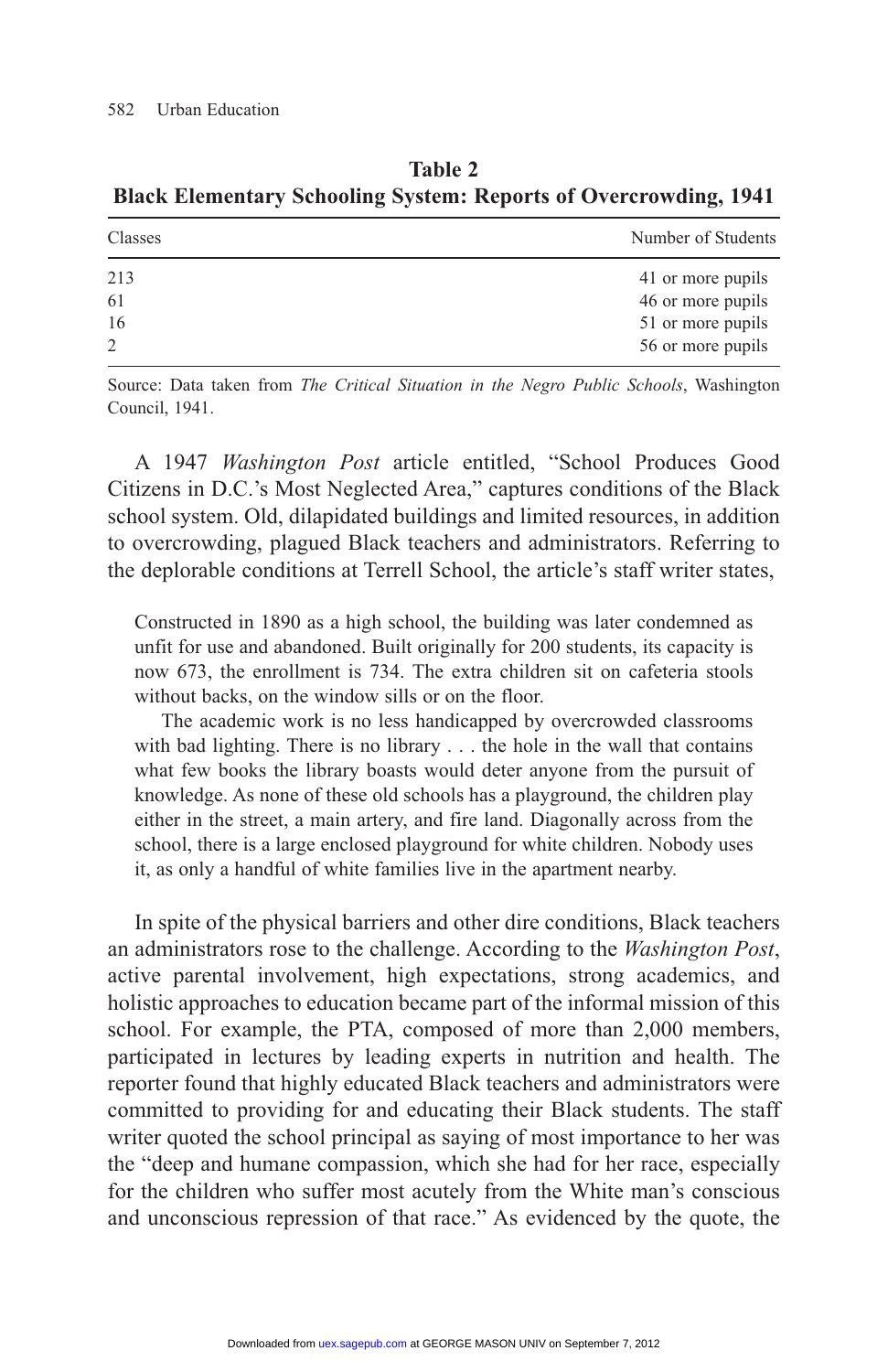principal's subversive practices seemed to be grounded in the desire to create a safe space for her students most deeply affected by the explicit and institutional racism afflicting her students. Teachers, parents, and administrators worked diligently to ensure a productive environment for their Black children. For example,

When the children leave school at 5:30, the teachers' hardest work begins. They have meetings with the parents of problem children either at the school or at their home. The PTA with a membership of 2,000 includes not only parents but also cousins, aunts, and uncles who enjoy the lectures by leading experts in nutrition and health and the socials at which the lectures are discussed.

The reporter also found that teachers fostered an environment where their students developed a spiritual foundation.

In addition, the teachers believed it was their responsibility to attend to their students' basic needs. The staff writer found that these Black teachers would sacrifice their own well-being in order to provide food and clothing to their students.

[Teachers] paid for breakfast for the children who come to school hungry. They are not only able but warm-hearted people. Often they go without new shoes and dresses to clothe the pupils, especially when some poor youngster would have to stay away from graduation. ("Schools Produces Good Citizens," 1947, p. F19)

This *Washington Post* article provides a striking example of how many Black educators worked to subvert the physical and social confines of this DC elementary school located in the segregated system. In addition, it also demonstrates how these teachers relied on principles of communal selfhelp to create a space where their students could receive physical, spiritual, and intellectual nourishment. This school and the efforts of its educators were not unlike many schools in DC during this time period. Many educators resisted the sociopolitical contexts and the lack of resources to insure that their students were educated.

### **Black Educators Versus Jim Crow: Activism and Struggles of the 1950s**

Although many Black teachers continued to educate their Black students within the inequitable conditions of the all-Black segregated schools, the lack of access to knowledge and overcrowded, dilapidated schools became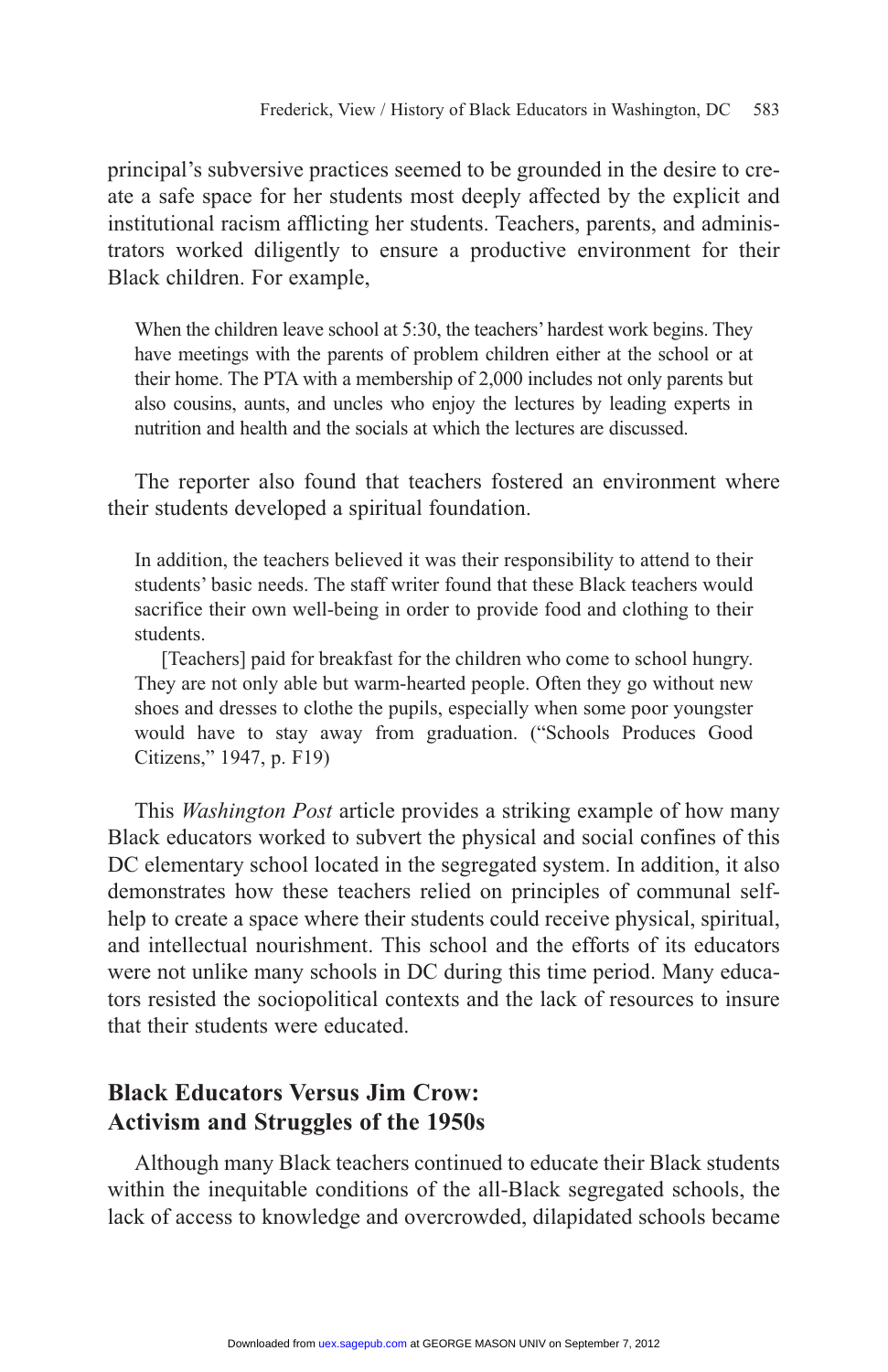a growing concern for members of the Black community located in segregated areas. Throughout this time, parents and community members fought incessantly for high-quality educational resources, often to no avail (Baratz, 1975).

In 1950, a barber and parent, Gardner Bishop, became frustrated by his son attending the Black school across town that was described as "fortyeight years old, dingy, ill-equipped and located across the street not from the velvet green of a golf course but from The Lucky Pawnbroker Exchange. Its science laboratory consisted of one Bunsen burner and a goldfish (U.S. Department of the Interior, 2000)." One day, he walked his son, along with 10 other Black children, to the newly built junior high school in their neighborhood and demanded admittance:

On September 11, 1950 Bishop led a group of eleven African American children to the city's new high school for white students. The school, named for [John Philip] Sousa, was a large modern building, boasting spacious classrooms and multiple basketball courts. When the group reached the high school, Gardner Bishop requested admittance for the African American students that had accompanied him to see Sousa High School. It seemed clear that the building could accommodate a higher enrollment. His request was denied, ensuring the African American students a continued unequal educational experience. (Kansas State Historical Society, 2003, p. 4)

Denied solely on the basis of racial identity, Wilson filed a petition, which, 4 years later, resulted in a lawsuit, *Bolling v. C. Melvin Sharpe,* landing in the Supreme Court alongside *Brown v. Board of Education.*

Bishop can be considered one of a long line of Black educators who resisted the inequalities prevalent in DC public schools. In general, most African Americans had never fully endorsed the "separate but equal" doctrine even as they worked to create excellence within their separate society. The quest, however, was not for integration for the sake of sitting next to White children; rather, the desire was for equitable educational and social opportunity in the United States. In this case, Bishop who championed the cause of education, sought to change policy by disputing the racism ingrained in the *Plessy v. Ferguson* decision.

Public schools were both the last hold-out for legal segregation in DC and the first line of attack in regaining limited home rule for District citizens. When the Supreme Court outlawed segregated public schools nationwide in 1954, Washingtonians took pride in engineering a smooth, "model" transition (Green, 1976; Kluger, 1975). However, the Southern Democratic segregationists ("Dixiecrats") who dominated the Congressional District Committee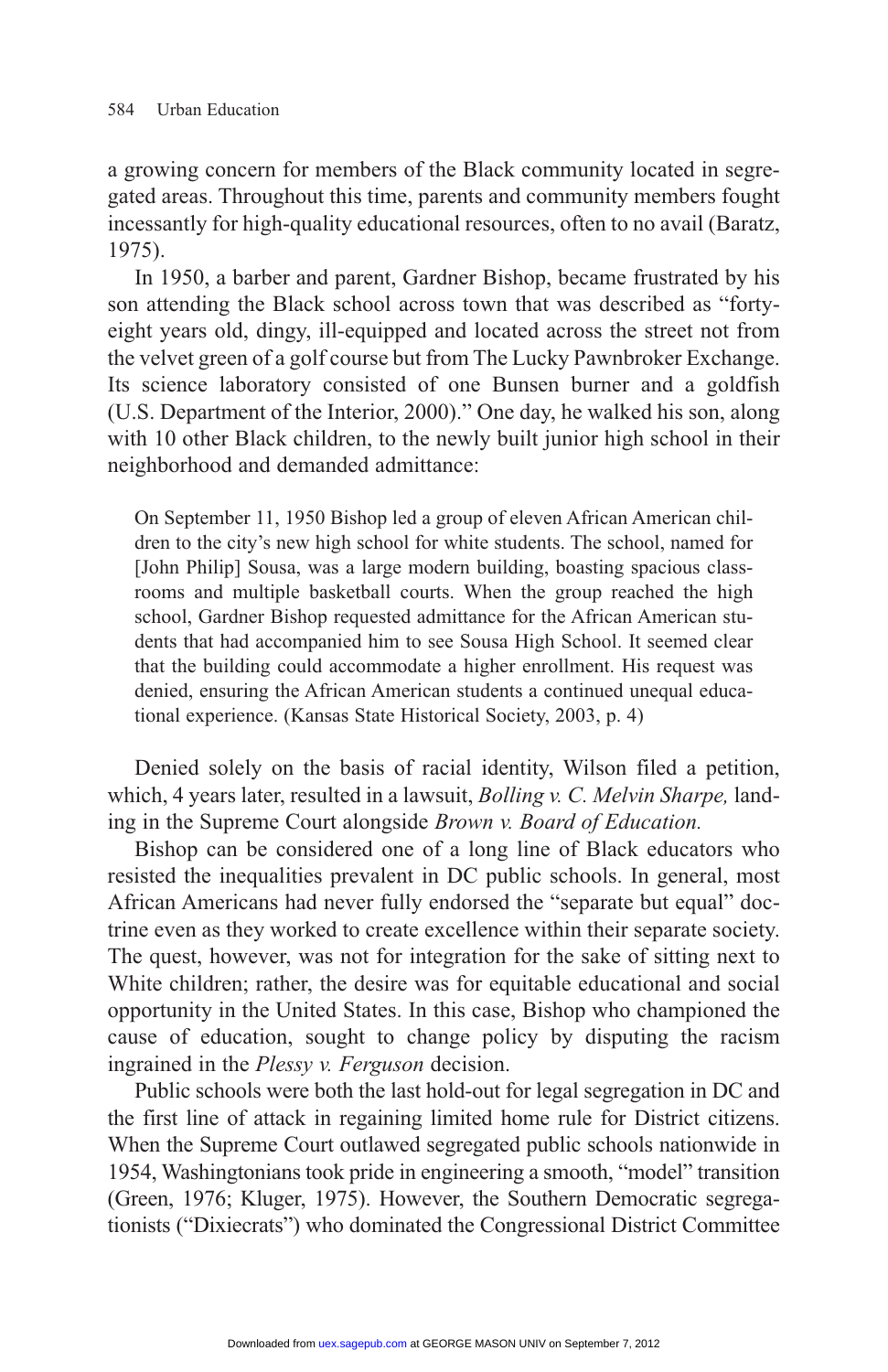were determined to discredit "race mixing" through incendiary investigations, limited school financing, resistance to building new schools, and other tactics. In addition, the decision to overturn segregation led to extensive movement of Whites to the suburbs, leaving in its wake not only legal segregation but also socially and culturally sanctioned segregated housing patterns and schools (Baratz, 1975). Black activists and liberals angered over years of inequality and by the continuing inability of the schools to raise student achievement also attacked the schools (Diner, 1982). As a result, Black students within DCPS continued to suffer from chronic problems such as attending dilapidated schools, overcrowding, and inadequate resources. The push to integrate, paradoxically, served to aggravate the already inequitable social and economic conditions pervasive in DCPS for many Black residents, as more Whites and a handful of privileged Blacks with economic and political resources pulled their children out of public schools ("School Improvement Is Urged by Torbriner," 1957; Wolters, 1984).

Until *Bolling v. Sharpe*, "protection" seemed to be the dominant theme in that teachers protected their students from the hostility of racism and racist practices. Black children in DC seemed highly unaware of the policies and practices in place. In fact, the prevailing theme among those individuals interviewed was, "We were safe, we were protected, we were affirmed." Thus, teaching during this period in DC reflected pride, racial uplift, high expectations, and rigorous academics. This would all change when the White and Black communities intersected. Racism, once ingrained in policy, became a way of life, and the teaching methods of many Black educators began to reflect ways in which students could navigate the broader, ostensibly desegregated, DC school system.

## **Academic Tracking: Institutionalized Racism Reconceptualized (1955-1970)**

Much changed after the *Brown v. Board* decision of 1954. Schools that were all White, became integrated, and within a decade became all-Black. In the 20 years between the *Brown* Supreme Court decision and home rule, Whites—and increasingly middle-class African Americans—fled the city. Racism, class animosity, suburbanization, equal opportunity housing laws, urban renewal, poverty, the growing pains of the new local government, and general social unrest created instability in the public schools. For example, an article in the *Washington Post* demonstrated the changing demographics at McKinley Technological High School. The article states: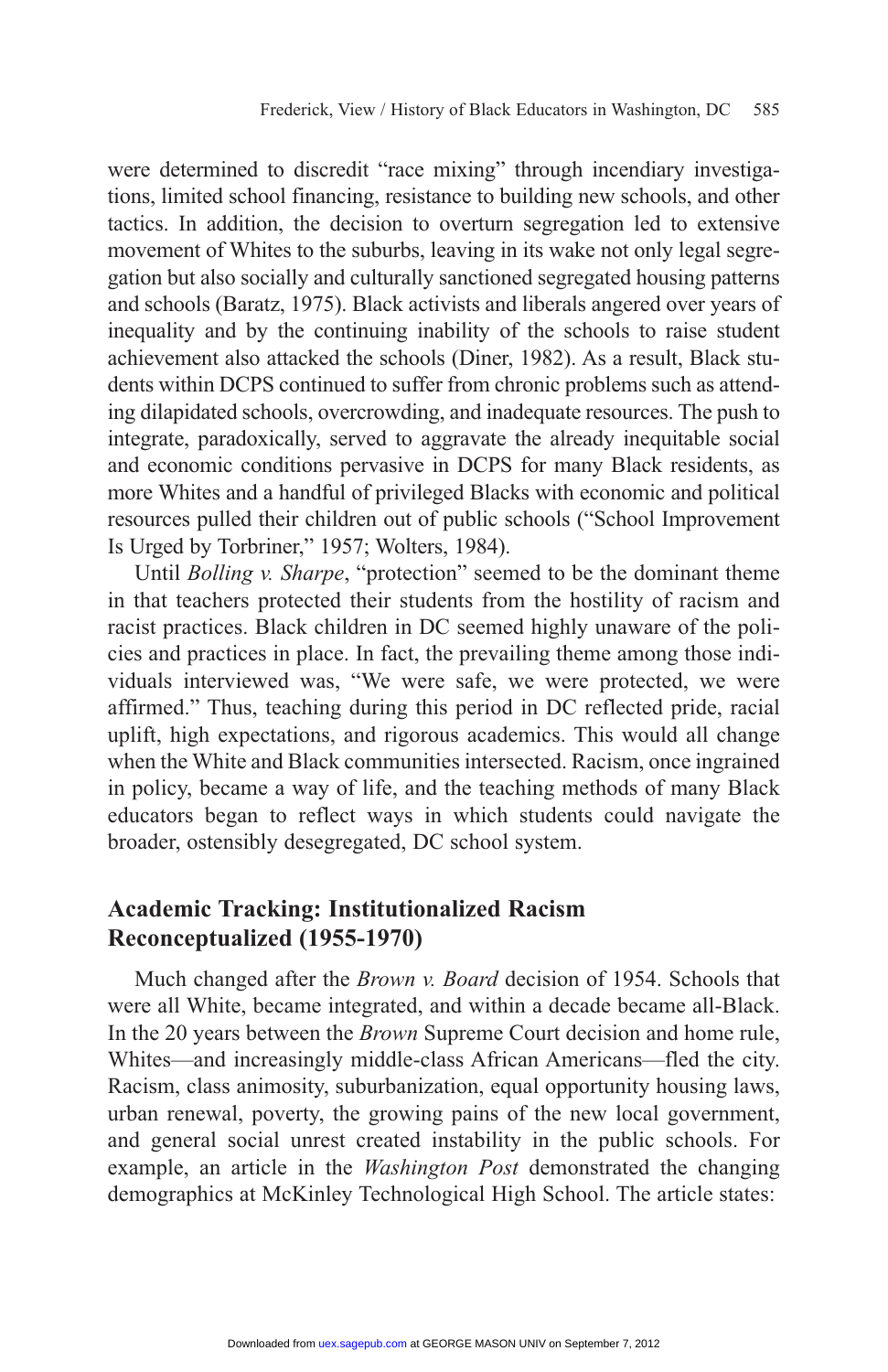McKinley Tech continued to lose Whites at a dizzying pace. In 1954, 404 Blacks and 562 Whites attended McKinley. Four years later 1,375 Blacks and 114 Whites did, according to a school report. By 1964, there were nine white students. Integration at McKinley Tech was dead. (Wee, 2004)

Jenee Sampson, an oral history interviewee, recalled vast changes in the educational system as well as in the schooling process for Black youth attending DCPS schools. Before the *Brown* decision, she had wonderful Black teachers as role models and several all-Black social outlets such as the movies, parks, and restaurants:

Family and teachers shielded us from the hurt and isolation that would come with racism. It did not affect the way I felt about myself. Our intelligence was affirmed. There were certain places that we could go and certain places that we could not go but that did not bother us because we had everything that we needed in our own society. After the [*Brown*] decision, it seems as though society changed, schools changed and yet, things remained racially segregated. (personal communication, April 18, 2004)

During this time, DC experienced a new wave of Southern Blacks who migrated to pursue job opportunities and better housing. Between 1950 and 1960, the number of Blacks increased from approximately 284,313 to 411,737 (Manning, 1998). Simultaneously, the number of Whites living in DC fell from approximately 518,000 to 352,000, making it the prototype "chocolate city" with "vanilla suburbs" characteristic of U.S. cities at this time (Manning, 1998).

To avoid racial mixing within schools, the policy of academic tracking was enacted and approved by the DC Board of Education in 1959 (Hurlbut, 1981). Interestingly, the definition of high-quality education broadened to include student outcomes—what students knew and could do as a result of their schooling (Diner, 1982) and as measured by test scores. An official system of academic tracking became the way to solve the disparity in educational attainment among the children in DC Public Schools (Baratz, 1975). With academic tracking, racial segregation became reconceptualized. As opposed to separating students of different races between schools, students of different races were separated within schools. Black and White students were separated within the same buildings based on four educational tracks: remedial/basic, general, college preparatory, and honors. Placement on a track depended on motivation, past classroom performance, and scores on achievement and aptitude tests (Southern School News, 1958; Wolters, 1984).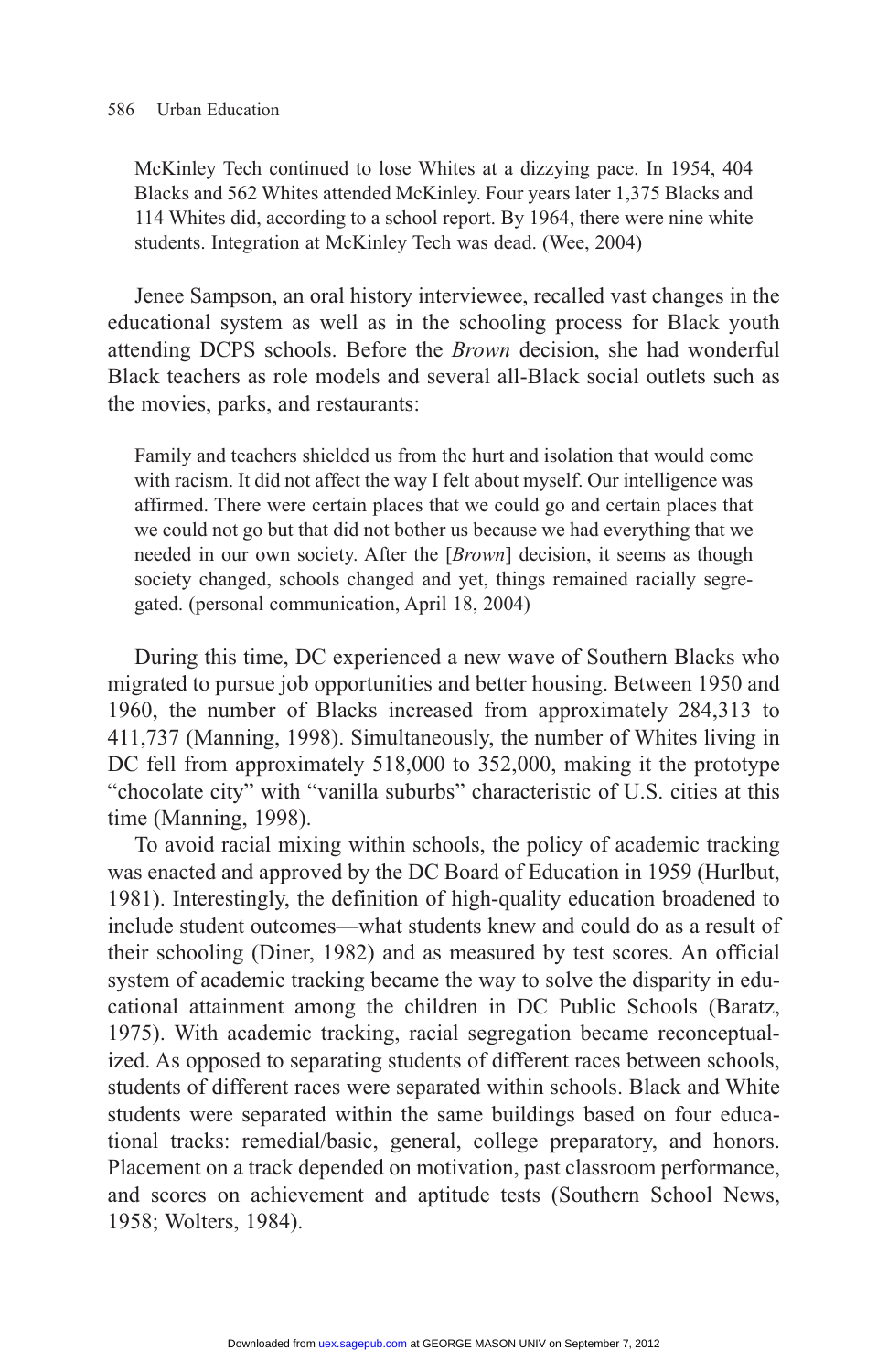At first, academic tracking seemed to be a good idea for all of the stakeholders seeking to alleviate the racial disparity in academic achievement within schools, as middle-class African American parents expected their children to be placed on the higher tracks (Wolters, 1984). However, the desire to address the racial disparity had less to do with a growing concern for the education of Black children and more to do with racism and with the notorious reputation DC schools developed nationally and internationally for low academic achievement (Diner, 1982).

Disparities persisted in access to educational resources and quality education between Blacks and Whites because the majority of Black students were confined to tracked schooling that was beneath their expectations (Diner, 1982; Washington Post, 1958; Kluger, 1975). More important, the majority of students in the DC public schools, that is, African Americans from low-income families, were condemned to a curricula and school buildings that held little to no expectations for success. Shortly after its implementation, the DC public school's tracking system met with opposition from Black educators, parents, and community members. Black community members sued the superintendent of schools in 1967, in the case of *Hobson v. Hansen*. The courts found that "ability grouping as presently practiced in DC is a denial of equal opportunity to the poor and a majority of Negroes attending schools, a denial that contravenes not only guarantees of the Fifth Amendment but also the fundamental premise of tracking itself." The court ordered that the tracking system be terminated (Hurlbut, 1981). This court case also provided an opportunity for members of the Black community to protest the legality of unequal school funding and resources, arguing that unequal spending led to unequal educational opportunity. The court responded favorably to the Black community's concerns and found that Black students received considerably less funding than White students; Black schools were generally overcrowded; reading scores for Black children fell increasingly behind the national norm; aptitude tests were culturally biased; Black students were assigned to tracks for reasons other than ability; testing procedures were irrelevant and invalid; curriculum in the lower tracks led to "blue collar" jobs; and honor tracks were only available at certain schools (Skelly Wright, 1967). To remedy the situation, Judge Skelly Wright ordered that DCPS must provide transportation to bus children attending overcrowded schools to White underenrolled schools, to integrate faculty and to eradicate all racial and economic discrimination. Once again, DC Black educators subverted the dominant institutional racism by demanding equality in DC schools.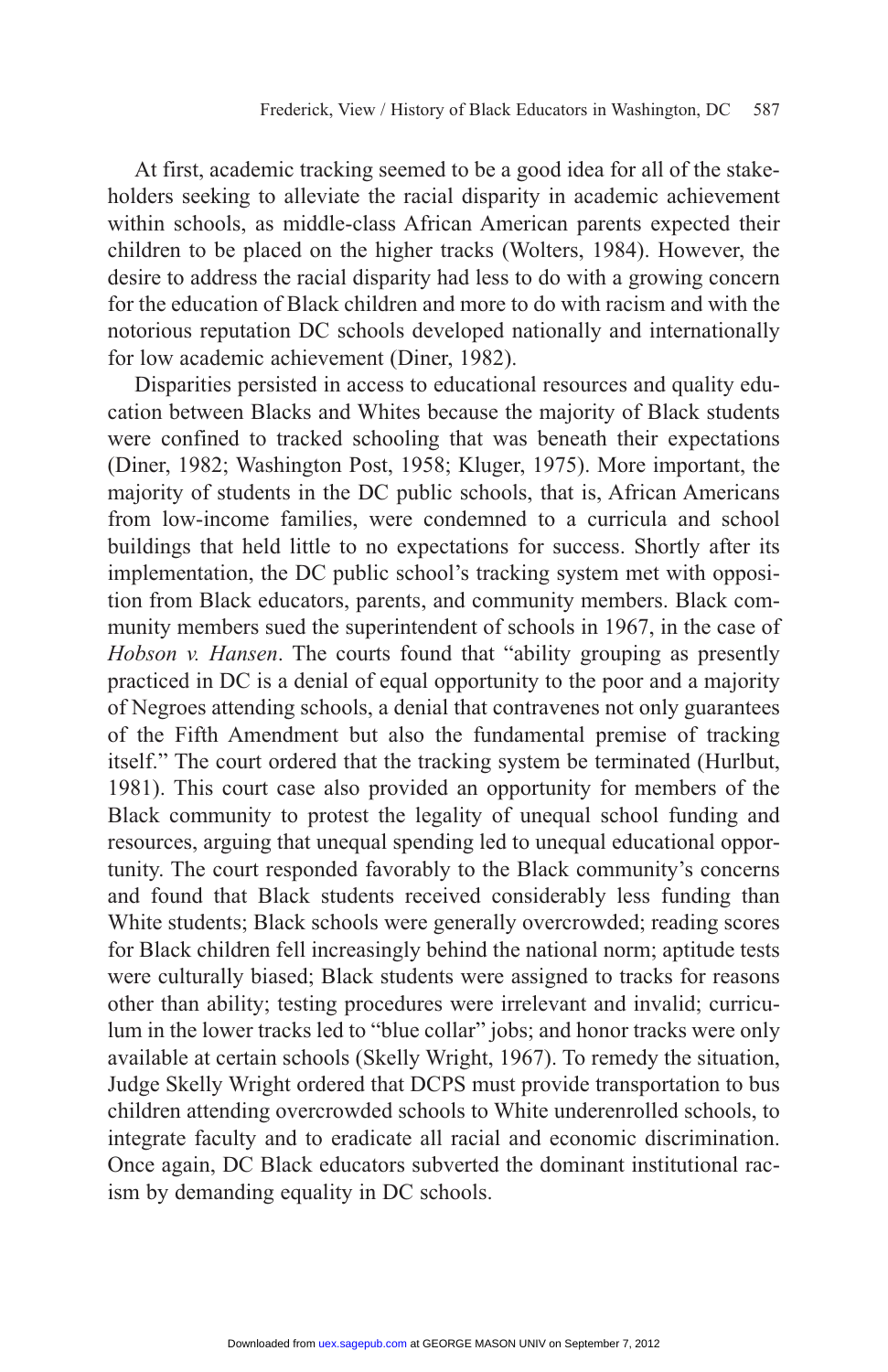The Fair Housing Act of 1968 encouraged many middle-class Blacks to leave Washington, D.C. and move to the Maryland suburbs. They left behind a city firmly rooted in segregation and a Black school system grossly unequal in comparison to the historically "White schools." As noted on the Explore DC Web site under the Struggle for Civil Right:

Almost half a century after the demise of legal segregation, the black and white communities are still separate in a number of ways. Many residential neighborhoods are predominantly black or white, with Rock Creek Park serving as a divider. Each side of the park is lined with neighborhoods of large homes on beautifully landscaped grounds, yet Washingtonians understand that the phrase, "west of the park," means white neighborhoods, while "the Gold Coast" refers to the equally splendid African American homes on the east side. "East of the River" is the phrase for all-black neighborhoods at the far north- and southeastern reaches of Washington that are home to the city's poorest residents and some of its lowest-achieving schools.

With housing covenants a thing of the past, many middle class blacks have left the city. Tightly-knit neighborhoods like Shaw, where African Americans of all economic levels made a community, withered away with the end of desegregation and particularly with the devastating riots that followed the assassination of Dr. Martin Luther King, Jr. in 1968. While schools are no longer legally segregated, the public school system is more than 97 percent black. (Ghost of the Past section, paragraph 1; WETA, 2001)

By this time, many of the protective factors that sheltered Black children from the harsh indictments of race and class oppression had diminished. Black families who remained in the city were left to recreate an educational system that met the specific needs of their children. Black educators continue to work within and without DCPS. Although many Black teachers in the period between 1950 and 1970 held high expectations for their students and attempted to instill self-esteem, many Black students still attended antiquated, overcrowded schools where irrelevant curriculum prevailed (Baratz, 1975). Civil rights activists perceived the school board and superintendent as unresponsive, if not hostile, to the educational needs of poor Black children (Diner, 1996).

Two educational phenomena are worth noting during this time period: the appointment of Barbara Sizemore, considered a brilliant educator, who became the first female African American Superintendent of DC public Schools' troubled system in 1973, and the development of African-centered schools.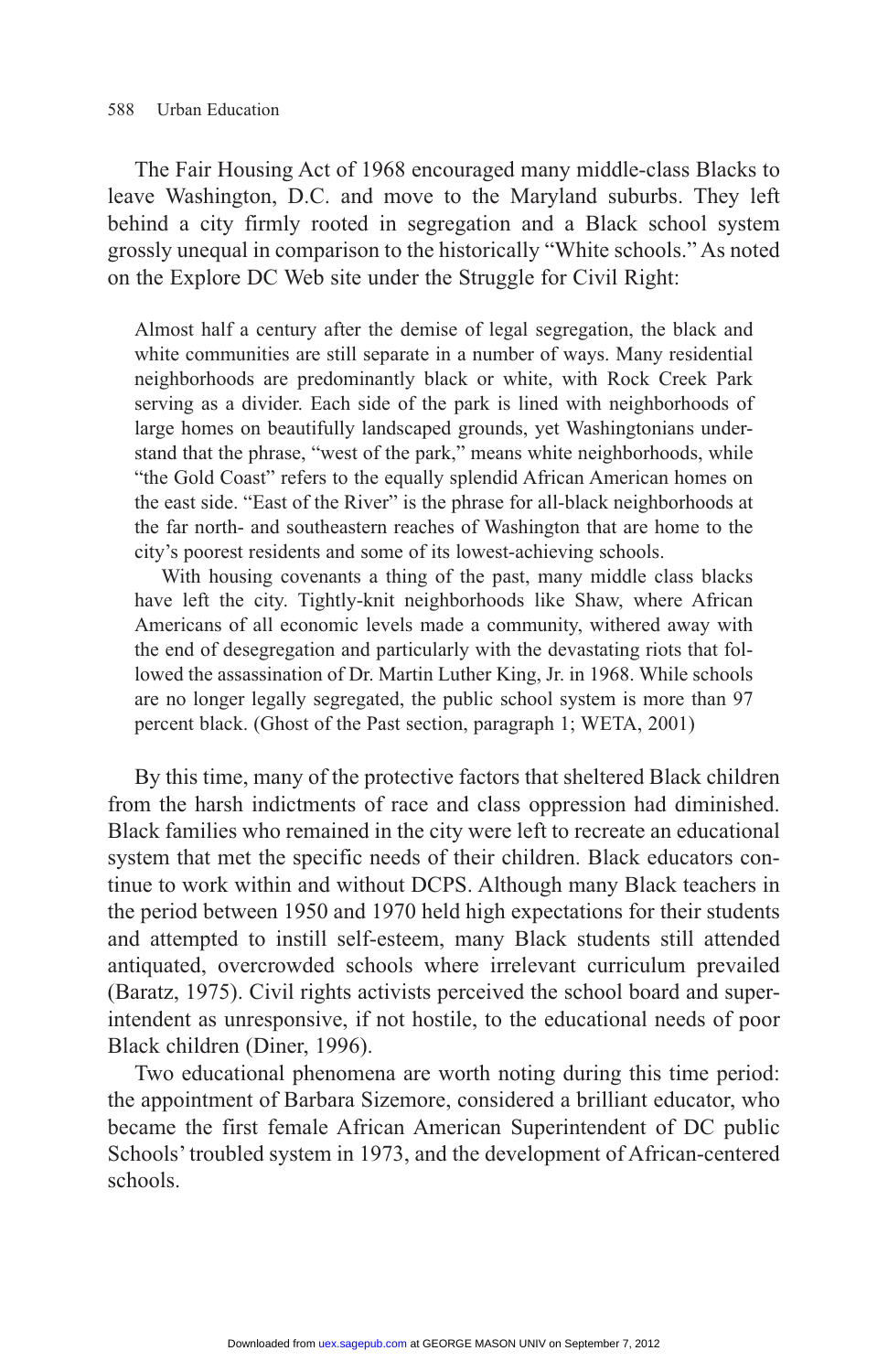Barbara Sizemore served as superintendent of DCPS from 1973 to 1975. At the core of Sizemore's educational philosophy lay a commitment to decentralization and individualized teaching and preference for open classrooms. In addition, she called for the elimination of standardized national tests and more courses on Black history and the socioeconomic problems of the urban ghetto. Here she reconceptualized the importance of culture in a system built on privileging high-quality education for its White students. Due to her administrative experiences in Chicago, she was perceived as having keen insights to the education of poor Black urban youth. A *Washington Post* article stated, "Dr. Sizemore made no secret that she was particularly interested in raising the academic achievement of African American students and stirred controversy when she said in a speech that she had "a higher calling than educating children, and that was uplifting my race (2004)." She was highly critical of standardized tests referring to them as "the new lynching tool" for the aspirations of African Americans, fundamentally believing that they were systematically created to separate the winners and the losers. Her educational ideas were consistent with the reform tenor of the times and her observations of the local bureaucracy were welcomed.

While Sizemore's ideas matched the desires of many of the Black parents, she was an outsider attempting to decentralize a hardened bureaucracy using a top-down approach. Her obituary that quoted from a *Washington Post* article written in 1975 stated that

Mrs. Sizemore assumed center stage in an arena that was wracked by social ferment, political battles and court fights during the two decades of civil rights struggles and the District's drive for home rule [political self-determination, including Congressional voting rights]. The campaign for self-government ended only last year with the city's first elected mayor and Council in more than a century. (*The Washington Post*, 2004)

Her controversial tenure as superintendent lasted until 1975. However, she left an indelible mark as one in a long line of Black educators and freedom fighters who struggled to foster liberatory spaces in DC public schools.

The development of independent African-centered schools in DC was another important example of liberatory spaces during this period. Africancentered schools also "rest on the legacy of the Black Studies movement" (Lee & Slaughter-Defoe, 1995, p. 356), spawned by the efforts of politically conscious Black educators at the university level. They were created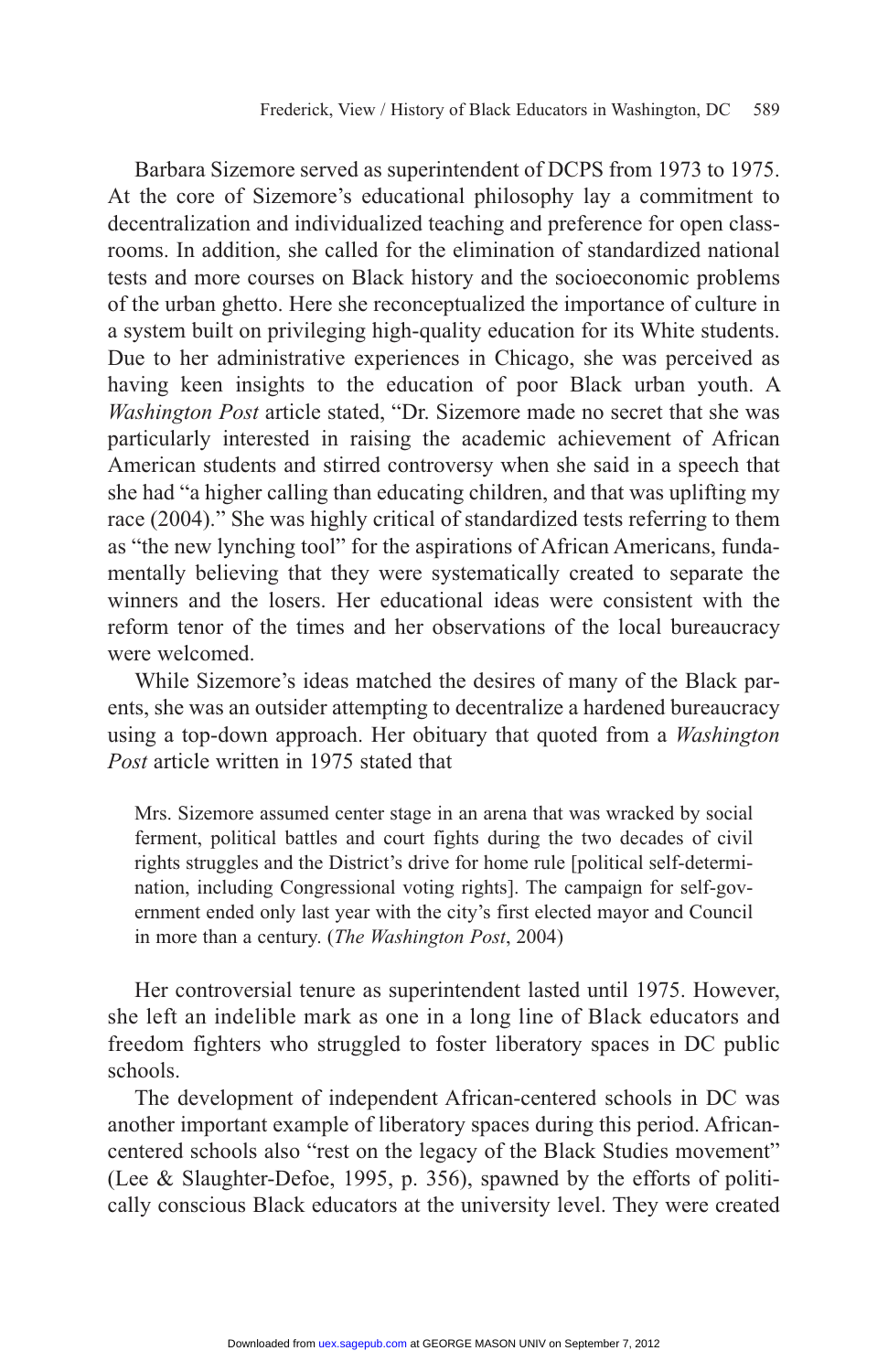as an alternative education for African American children in urban settings (Madhubuti & Madhubuti, 1994). As important, these schools, which were founded to insure high educational achievement, underscored the necessity of a strong cultural foundation for children of African descent. During the 1970s several schools such as NationHouse Watoto Shule/Sankofa, Roots Activity Learning Center, and Ujima Ya Ujamaa School were designed to instill positive cultural esteem in African American children who otherwise faced new forms of racist oppression within DC public schools. Teachers in these African-centered schools transformed their teaching to reflect the cultural values of their students. Carson (1981) remarked, "The freedom school teachers eliminated traditional classroom rules and developed innovative teaching strategies designed to encourage free expression of ideas" (p.119). Instead of critically adopting White cultural values evidenced by the curriculum and pedagogical styles, these teachers desired to preserve their African heritage, promote active civic engagement, and create community uplift. As affirming as these schools strived to be, they continued to attract only a small percentage of DC's school-aged Black children.

By late 1980s and early 1990s, the DC Committee on Public Education (DC COPE) published comprehensive reports on the status of the public school system in DC. At the time of the DC COPE report, DC had a higher percentage of adults in jail than any other jurisdiction in the United States more than 1,500 people incarcerated for every 100,000 residents. It had the largest police force per capita than any other city in the country. Approximately 30% of all children in the District under 16 years of age lived in poverty. Four out of ten students dropped out of school before earning a diploma. Three fifths of the students in the elementary schools came from families whose income was low enough for them to qualify for free school lunch;  $25\%$ of the elementary school population were welfare dependent. African American children comprised 91% of public school students; 4% were White; and 5% were Asian, Native American, and Latino. The conditions of public school for DC's Black children had changed very little in nearly a century of race- and class-based policy. The continuing challenge for Black educators was to subvert the low expectations for success for Black children.

#### **The Current Context**

In 2007, DC maintains predominantly White affluent, Black middle-class and Black impoverished enclaves. There is a small but growing Latino and other population. Even as a growing high-wealth city, where rising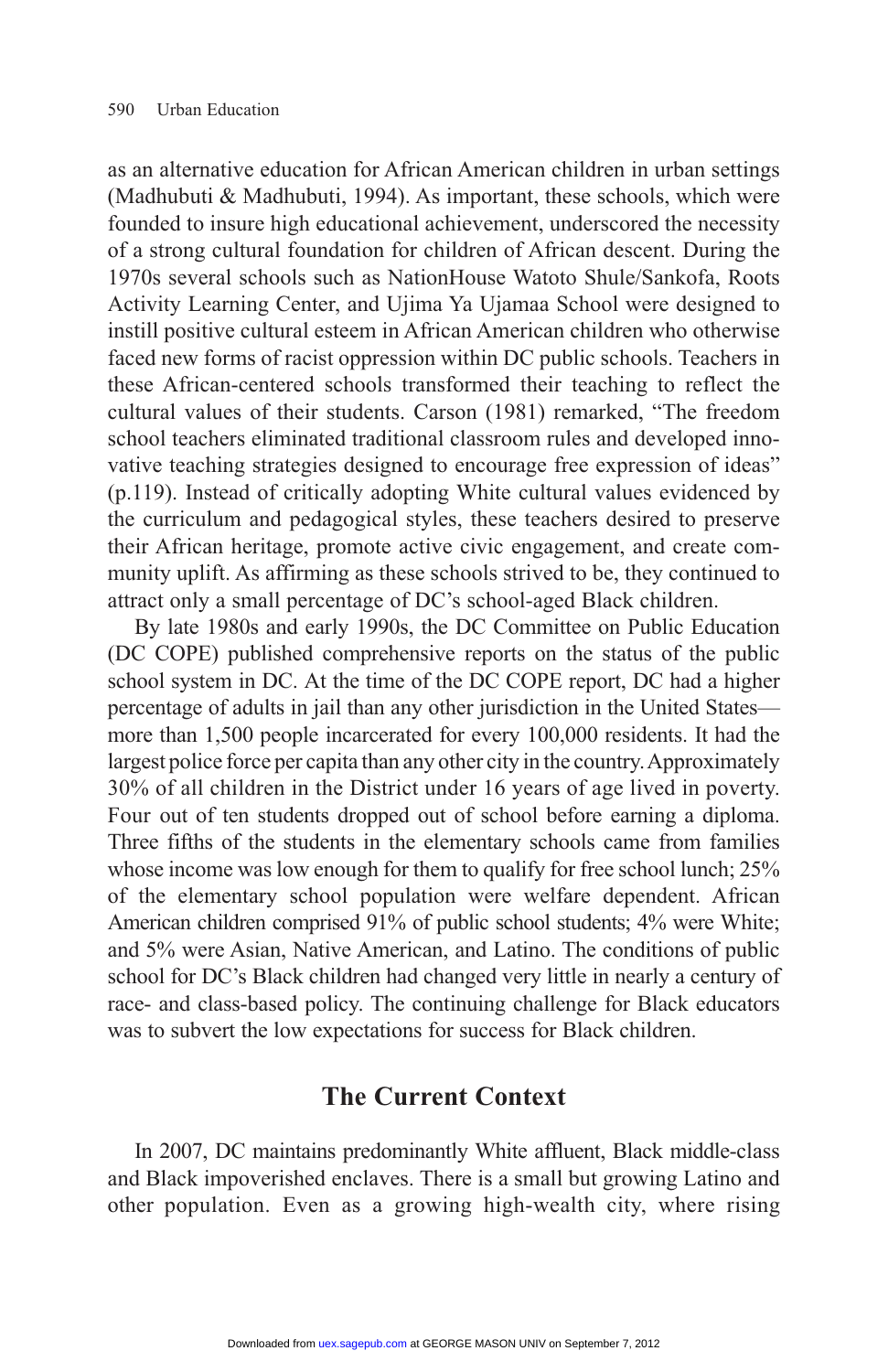property values and gentrification (the movement of middle- and uppermiddle-class Whites into poor neighborhoods) and an influx of middleclass Whites have transformed the economic and social character of certain areas of DC, large pockets of poverty still remain.

Neighborhoods in DC illustrate that vast racial and class differences still exist for poor Black students. Where students attend school located East of the River, liquor stores, check cashing facilities and pawn shops disproportionately litter the neighborhoods as compared to neighborhoods on the west side.

In 1999, recognizing the immense inequalities that exist between schools, DC enacted a policy that vastly altered the way funds would be disseminated to each school. According to an employee in Academic Services, central administrators enacted this policy for two reasons: that schools could retain more local control and funding per school became more transparent and more equitable (personal communication, February, 19, 2004). Instead of parceling out money to individual schools, DCPS began using a per-pupil formula to distribute the state and federal funding allocated to each school based on the weighted average assigned to each student. For example, in 2003, each student received \$4,115.21 to support their education. However, early elementary grades were given top priority, or a weight of 1.19% or \$4,897. High school students in DC received a little more than 1%, \$4,115. Special education students, second-language learners and freeand reduced-lunch recipients received considerably more funding per pupil. This funding provided support for all expenditures from staff salary and school curriculum to minor facility repairs and toilet paper. Any supplemental funding would need to be initiated by schools in the form of fundraising efforts, corporate or community donations or parental support; in neighborhoods with affluent White populations, schools stood to benefit from several thousand dollars in extra funding.

In spite of this systematic change in 1999, race and location in DC public schools still dictate access to resources and, in turn, access to knowledge as they did 100 years ago. For example, in many cases, informal tracking, and unequal curriculum differentiate schools west of the park from those east of the park where Black students are located. In part, resources needed to support DC public schools remain dependent on student enrollment. In addition, the U.S. Congress maintains line-item veto of the DCPS budget as it has since 1874.

Experimentation and educational innovation remain a reality in DC. Conservative policies such as vouchers and charter schools are making their mark. For example, in 1996 DC opened its first charter amidst the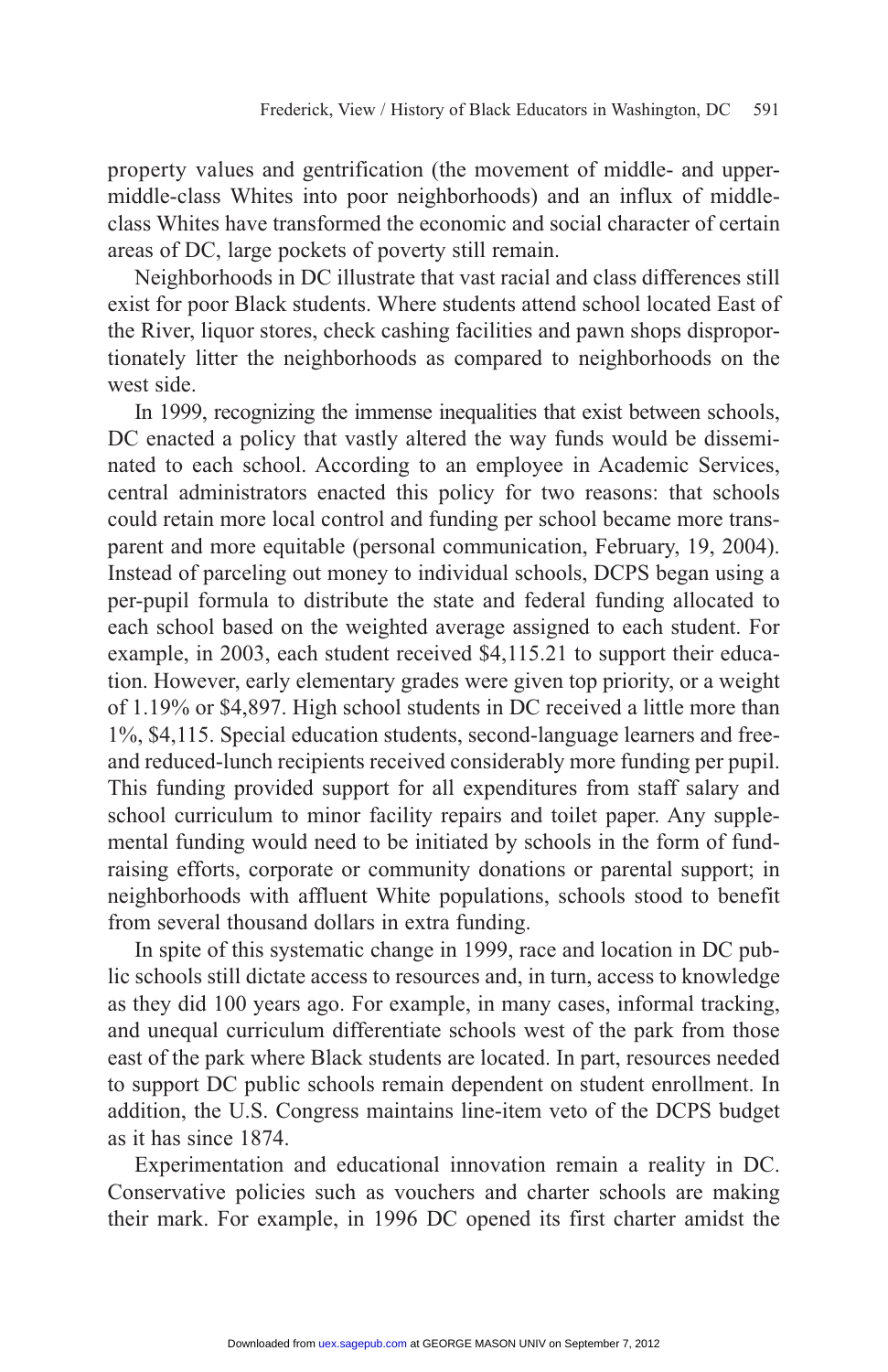backdrop of political conflict, appalling conditions in DCPS, and the strong support of a Republican-controlled Congress. In 2006, with well more than 20% of all students located in charter schools, traditional public schools, who rely on student enrollment, struggle to maintain basic resources like technology teachers, computer teachers, and librarians. One young Black principal of a struggling majority Black junior high school noted,

When we lose students, we lose staff. Over the past few years we have had to cut down on the bare essentials. Therefore, we go without art, music and PE in order to keep the academic program running.

Thus, the time period has shifted, but remaining unresolved is the challenge of accessing much-needed resources on the institutional level. At the intersection of low socioeconomic status and Black children lay disparate conditions, limited resources, and an ailing system. Like many urban schools in the United States, high turnover rate among the leadership in the central administration remains a critical issue. Over the past 20 years, DC has had 7 superintendents, about 1 every 2.9 years. With each change in leadership, came a new vision, new policies, and a new set of faces. Levy, an educational researcher and DC historian has concluded that

Changes in the structure of governance have not so far resolved the conflicts or cured the complaints about the performance of the school board, nor have they resulted in the hope-for improvements in resources or management. Fifty years of accelerated changes in the constitution of school governance have actually seen a worsening of poor student achievement, school dropout, and discipline, as well as more frequent superintendent turnover, management failures, and frequent changes and identified deficiencies in the instructional program. (Levy, 2004)

Despite the prevailing governance structure, teachers working in DCPS are challenged by shrinking student population, changes in leadership, obstinate policies, low student achievement, and limited resources. Yet many seasoned Black teachers remain committed to education for liberation. To be clear, we are not arguing that all Black teachers are exceptional or that no White, Latino, or Asian teachers can ever promote subversive education for Black children. But we believe that there is much to be learned from many Black teachers who are educating their students well within the ongoing challenges and inadequate resources that still beset many public schools located in DC.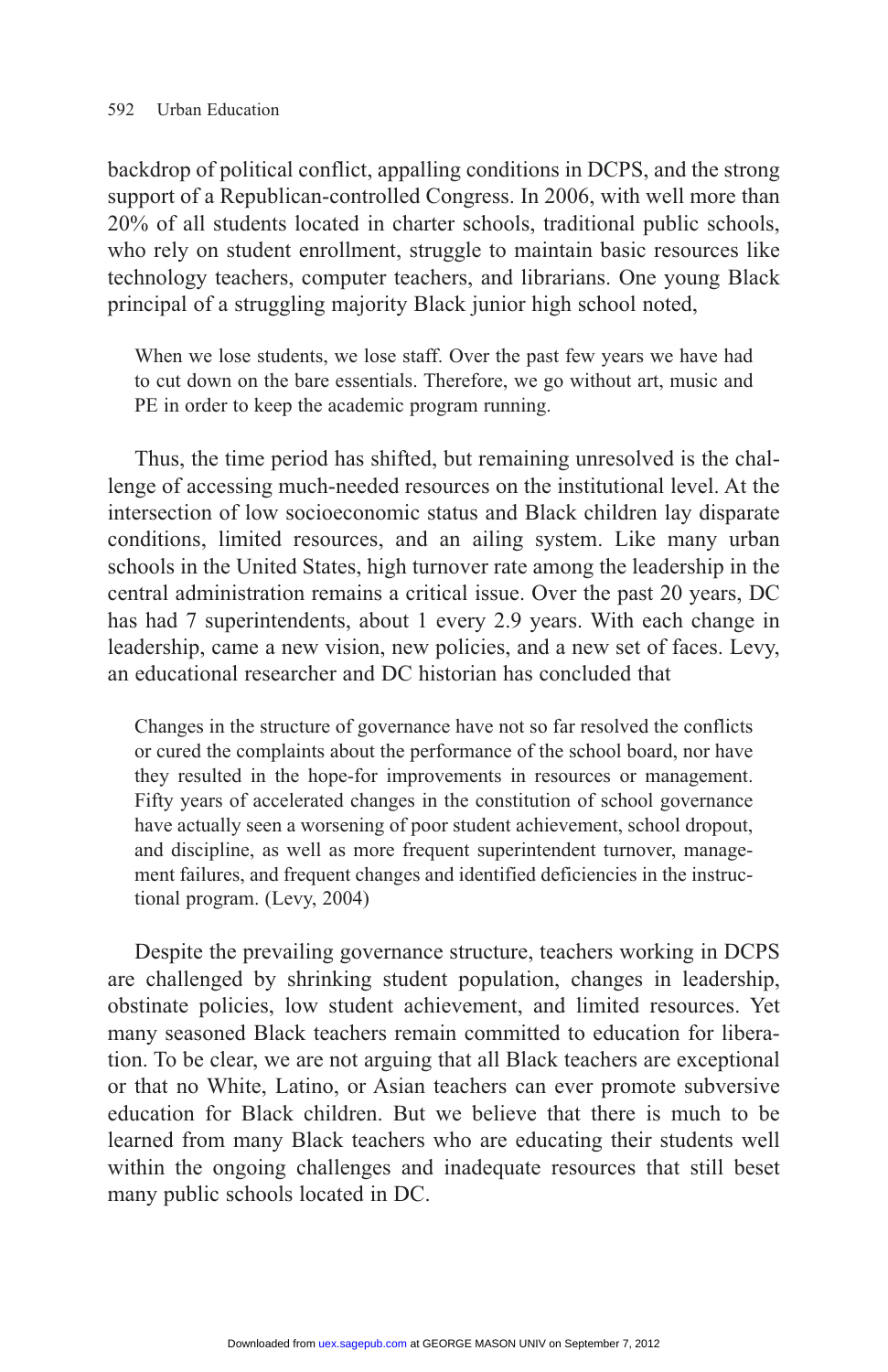## **Subversive Black Educators in the 21st Century**

Many Black educators believe in the power of education as a liberating vehicle (Anderson, 1988). Much like Black educators of the 19th and 20th centuries, these teachers' mission was to maintain their own social networks and make personal sacrifices to offer students necessary resources, skills, and knowledge. They guided and facilitated their Black students' transition through school so that they could negotiate the dominant culture. Finally, they held an explicit race/class analysis of Black students within a dominant White power structure, acting as "double agents" (Fairclough, 2001; Foster, 1997; Fultz, 1995; Littlefield, 1994). The following vignettes highlight examples of teaching practices of three DCPS Black teachers who demonstrated love, guidance, and sociopolitical critique. In doing this, these Black teachers continued the legacy of subverting the idea that Black children are incapable of excellence and unworthy of investment.

#### **Kathy Jones**

Kathy Jones has been teaching in DCPS for 16 years. She taught all levels of graphic arts in an inner-urban high school East of the River DCPS. During observations of her classroom practice, she assumed the position of "Other mother" as Hill-Collins (1990) refers to women who assist blood mothers by sharing parental responsibilities. Jones attempted to nurture a strong classroom community among her Black students in the face of mandates from the central administration that commanded that she spend the majority of her time teaching the standard curriculum. However, Jones taught the DC curriculum and much more.

Most important to her was the desire to connect her teaching directly to her Black students' personal and cultural lives. Like the Dunbar teachers described previously, she fundamentally believes in racial uplift and holistic approaches to educating Black youth. For example, during one observation Jones began offering statistics that countered the negative images about the plight of the Black community. Reading from literature disseminated by the McDonald's Corporation, she shared with her class the following empowering statistical data about Black Americans:

Jones: There are 37 million African Americans in the United States and 52% are female. There are 96,000 Black engineers; whether they be mechanical, electrical or what have you; there are 41,000 Black physicians; there are 47,000 Black lawyers. . . . .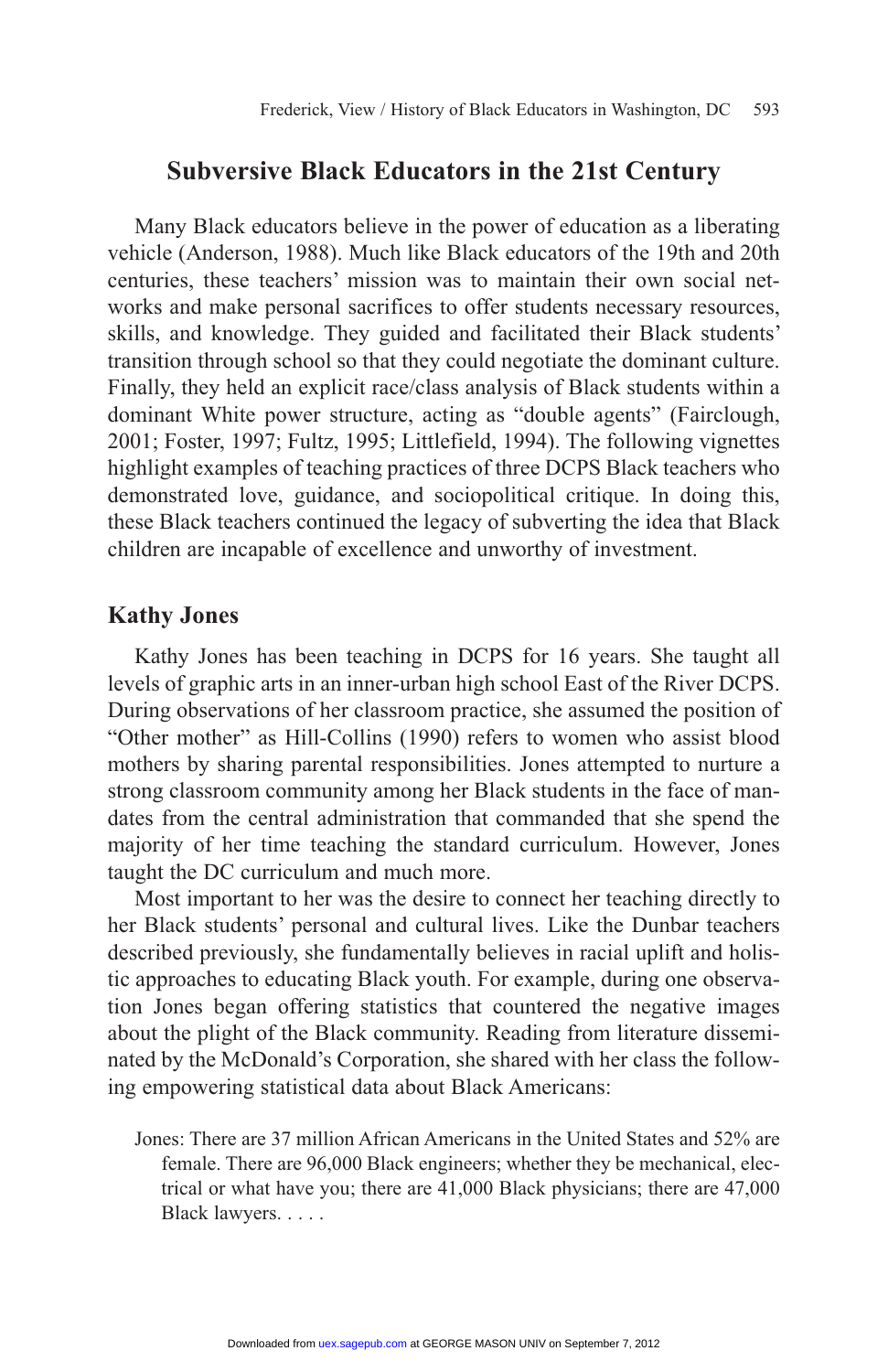Although this was not a part of the DCPS arts curriculum, Jones worked hard to give students insight and a more nuanced account of Black socioeconomic reality. By naming the above statistics about the Black community's economic status, she challenged the prevailing stereotype that most African Americans receive welfare or use drugs. As important, she provided an opportunity for her students to believe that they could become a doctor, lawyer, or homeowner, although they may not see many examples in their immediate surroundings. Jones wanted her students to transcend the pervasive negative and limited images generated by mass media and controlling ideologies in order to seek more positive identities for themselves.

Jones held herself personally responsible for purchasing much-needed materials for her class. She relied on her own strategies to creatively bring money and additional resources into the classroom. She often used personal funds, such as her tax refund check, as well as outside grants to buy paper, supplies, printer ink, and so on for the classrooms in order to provide opportunities for her students. Throughout the year, she would enter her students' work in art contests throughout the DC area. With the money that she was awarded, she would purchase much-needed supplies in order to maintain her art program.

When asked why she dedicated so much time and resources she responded that she saw herself as a surrogate parent to her students. During an interview, Jones further explained how she developed holistic relationships with her students. She explained,

I would see myself as a momentary guide and a family member and I wish them well. And I look forward to seeing the growth spurts. I have individual goals for each student. I try to get into their little personalities and I look into their faces. I tell them in the beginning of the year that I do not know them, but that I look forward to meeting them and I watch their little faces and see when they are happy or sad or down. I tell them that I will not bother them or drive them nuts until I find out what I need to know so that they can be the best person that they need to be. And they know that I will do that.

Jones used her keen insights in conjunction with ongoing dialogue in order to stay in tune to her students' emotional well-being. Like educators of the past, her job seemed to transcend that of imparter of knowledge and assessor of her students' work to include striving to get to know the whole student. Jones developed personalized systems as well as a protective environment to meet the needs of her students located in a struggling DCPS school. Most important, she provided opportunities for her students to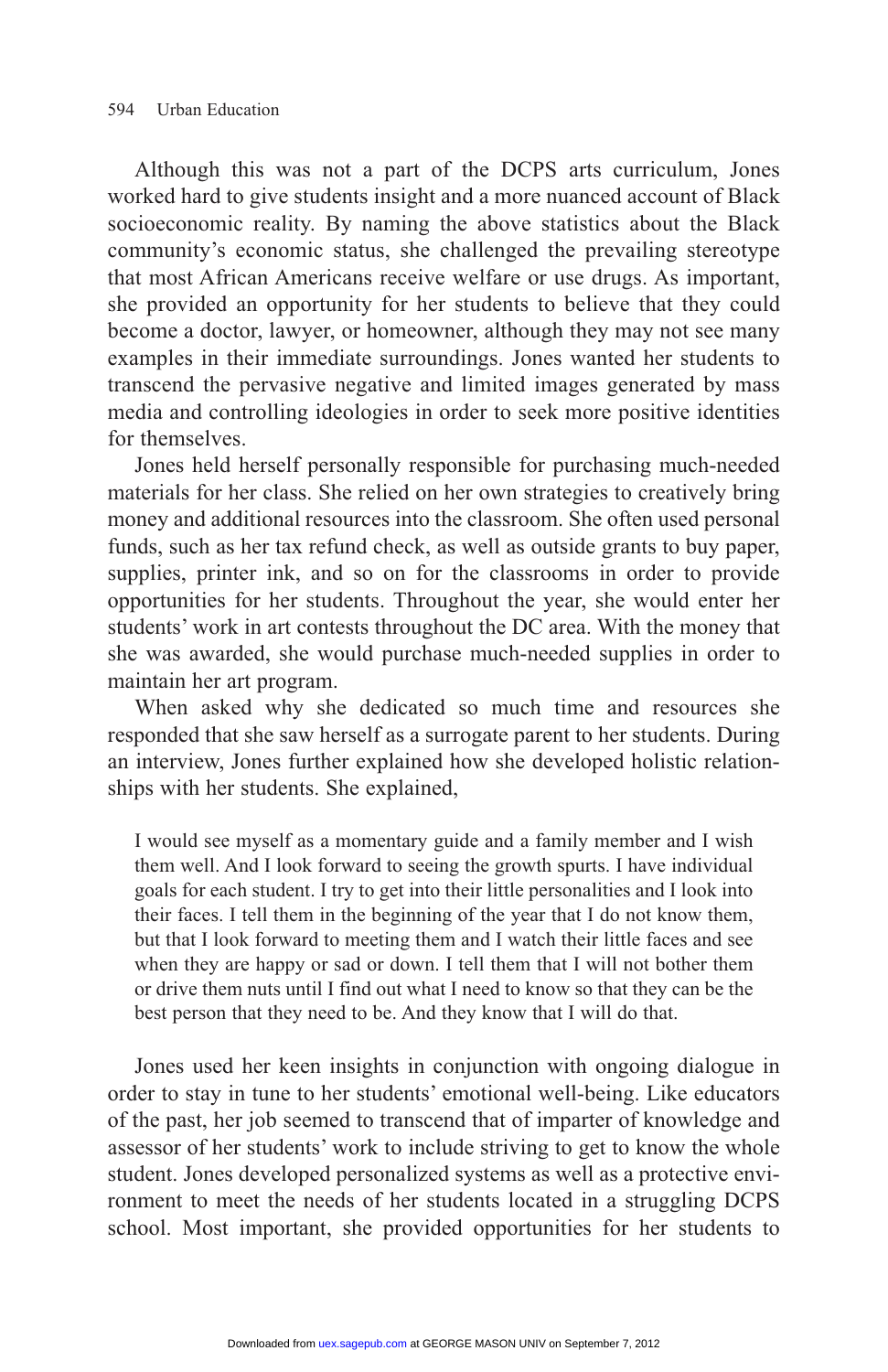debunk negative Black stereotypes as well as to become exposed to a more comprehensive understanding of cultural identity.

To illustrate, in the beginning of the semester students seemed to have limited understandings of themselves as people of African descent. Mrs. Jones provided opportunities for her students to engage in in-depth study and writing about their history and culture. She began by presenting a timeline that connected her African American students to ancient Kmt. The timeline included pivotal periods that led through the 1960s. She then introduced her students to the Middle Passage and showed the movie "The Amistad." Students were required to produce a drawing and editorial statements about any part of the movie that resonated with them. Collectively the class designed an interpretive mural of the Middle Passage. The mural, along with the drawings and editorials were to be displayed at various locations in DC in honor of their ancestors. Coincidentally, a replica of the Amistad was docking in DC as part of a national tour. Mrs. Jones decided that a teachable moment would include a trip to the Amistad. In what follows, we share the events that took place on the field trip.

Upon arriving at the replica of the Amistad, Mrs. Jones called her students to order. She introduced the tour guide by saying, "This is Mrs. Alexander and she is going to allow four of us to go on the ship before the tour begins to allow us to take pictures of the ship." Since this was the first day that the tour was opened to the public this opportunity was significant because few residents of the DC area had set foot on the ship.

Mrs. Jones chose a few students to take pictures of the ship before the rest of the class boarded. She asked students to capture the experience of seeing the Amistad as if they were seeing the ship for the first time. As the students approached the ship, they cautioned each other to be aware of the lighting and supported each other in handling and managing the equipment. The students took their time deciding which parts of the ship to capture. Some focused on trying to capture the whole ship. Others went below deck, anxious to find connections between what they saw in the movie and learned in class and what they found on the ship. They took pictures of the picture of Sengbe, of the replica of the ship, and of the poster board profiles of Africans shackled together. As soon as we came out Mrs. Jones asked the students how they felt. The students' comments ranged from neutral to utter disgust.

Student 1: It was okay. Student 2: It was not what I was expecting. Student 3: I am not going back on that ship, it was very disappointing.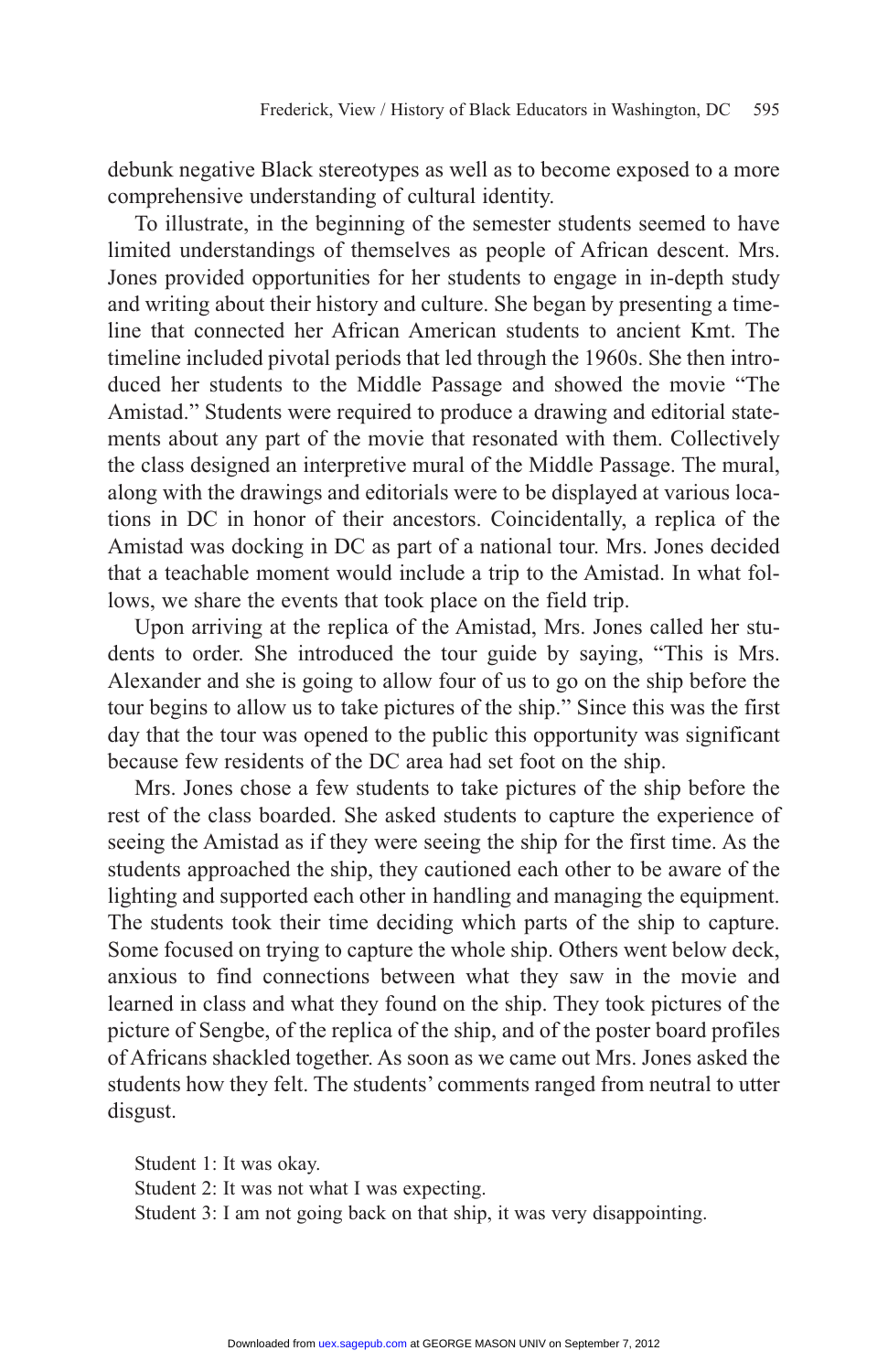The class then began the official tour. We proceeded to the dock area in which a crowd of forty (including our class) began to gather. As the tour guide began his talk, Mrs. Jones' students corrected the tour guide on his pronunciation of the name Sengbe. As the tour guide asked questions in a dialectical fashion, the class responded with many correct answers. At certain points the students challenged the guide.

Guide: How many slaves were on the Amistad.

Class responded: 53.

- Guide: Actually, there were no slaves on the Amistad. There were 53 people on board the Amistad. But those people were not considered slaves because they were captured illegally.
- Sam (a student) responded: Actually during the Middle Passage the Africans on the ship were considered and treated like slaves.

The tour guide quickly dismissed the group after bringing his talk to a close after approximately 2 minutes. We were then asked to board the ship 15 people at a time. We walked through the boat in groups and walked right back off; I noticed that comments from the students were minimal. We then left the boat, we walked through a market area in which Amistad hats, pins, and t-shirts were for sale and then proceeded to the area in which their class mural would be displayed.

Mrs. Jones said, "Class, let's gather . . . what did you think about this experience?"

Students echoed complaints. Comments included:

They had wax on the floors This is not what we learned about Man, it was too modern . . .

With regard to the initial tour guide one student commented, "Did you see how that tour guide made it seem as though this was not a slave ship. He made it sound as though the Africans were illegally stolen. They were enslaved!"

One young man was so frustrated that he stated that he felt like cussing out the people in charge of the tour. He echoed the responses of his classmates exclaiming that this was a waste of time and that the boat was too modern.

Privately, Mrs. Jones expressed disappointment that her students had put in months of work creating a presentation to show at this event and they did not think that this was worthy of their work and how they saw the Amistad.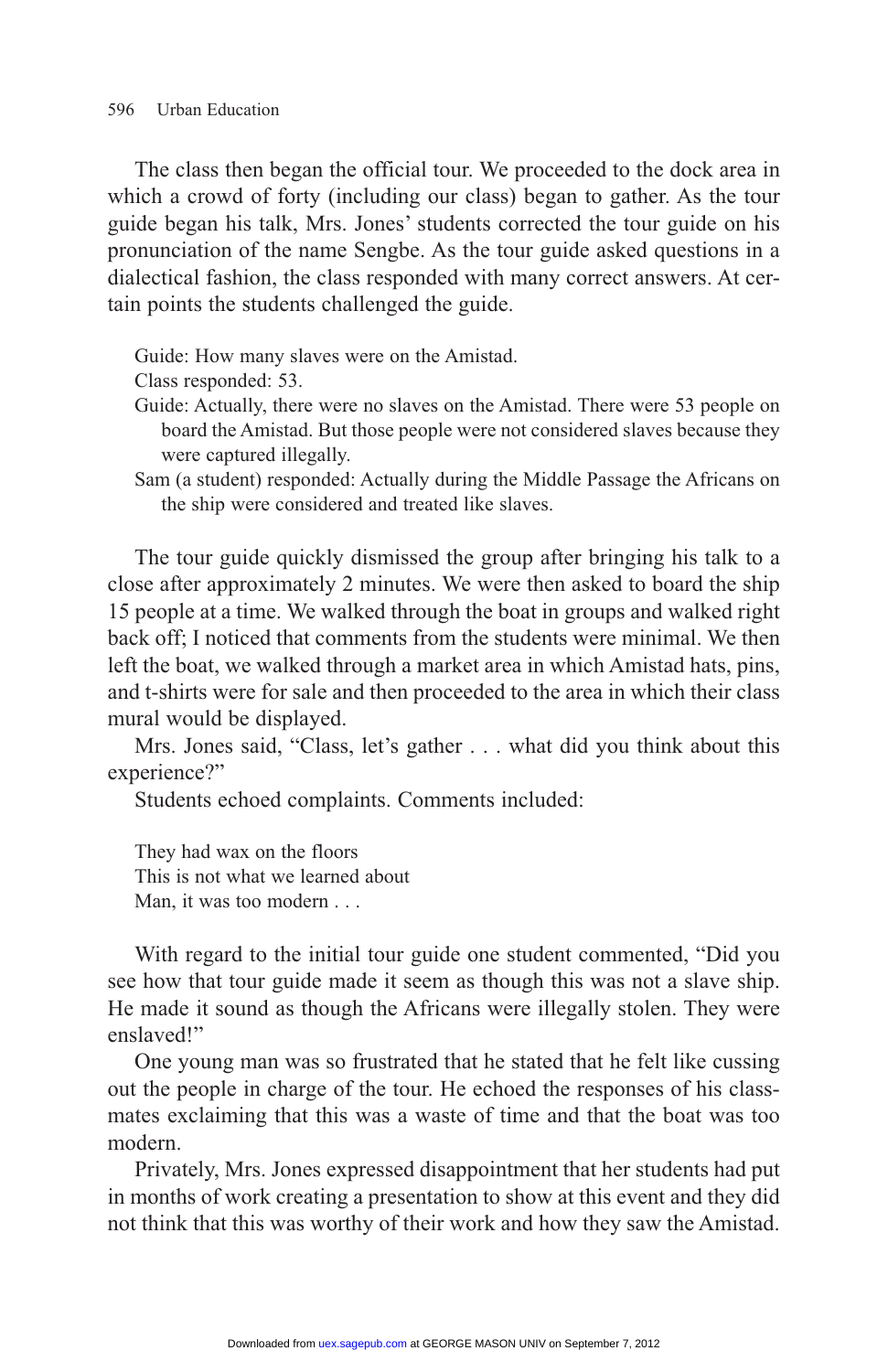However, she saw the value in their reactions. Her students developed a pride in their work and in their African culture.

This trip sheds light on how Jones' students transformed throughout the semester. Her students resisted negative ideologies of African culture and resisted the dominant cultures attempts to minimize the monstrosities of enslavement. Most important, her students re-presented their images of African culture to reflect a more authentic experience.

#### **Michael St. John**

Michael St. John taught in the only school in DCPS designated for emotionally disturbed students (ED). According to the Individuals With Disabilities Education Act, students with ED exhibit one or more of the following characteristics: An inability to learn that cannot be explained by intellectual, sensory, or health factors; an inability to build or maintain satisfactory interpersonal relationships with peers and teachers; inappropriate types of behavior or feelings under normal circumstances; and a general pervasive mood of unhappiness or depression (National Dissemination Center for Children with Disabilities, 2004). The school was comprised primarily of Black boys, many of whom had poor experiences with traditional DC schools.

St. John was born in the 1950s in Guyana, a society, he argued, which was built on a racial caste system. As a child, he noticed distinctions in the life chances of children based on race and class. He found that the Guyanese educational system not only limited opportunities for poorer Black students but, more importantly, stunted their educational growth and potential. By the age of 16, he actively committed his life toward working to challenge institutionalized structures such as the educational system. To him, the educational system represented a structure that disenfranchised many Black youth. He actively worked toward transforming the learning environment for those most marginalized by the educational system, that is, Black, males, labeled.

St. John imparted a strategic education based on his belief that meaningful and realistic instruction provided his students with the ability to make informed choices. He empathized with his students who did not view conventional education as a worthwhile activity. At the same time, he was analytic about the systematic threats that occurred daily that reminded his Black students that jail is a likely possibility. St. John recognized that too many of his students observed friends, family, and neighbors being sent to jail. He used classroom time to address the realities and consequences of being in jail, and he debunked notions that being in jail is "cool" and a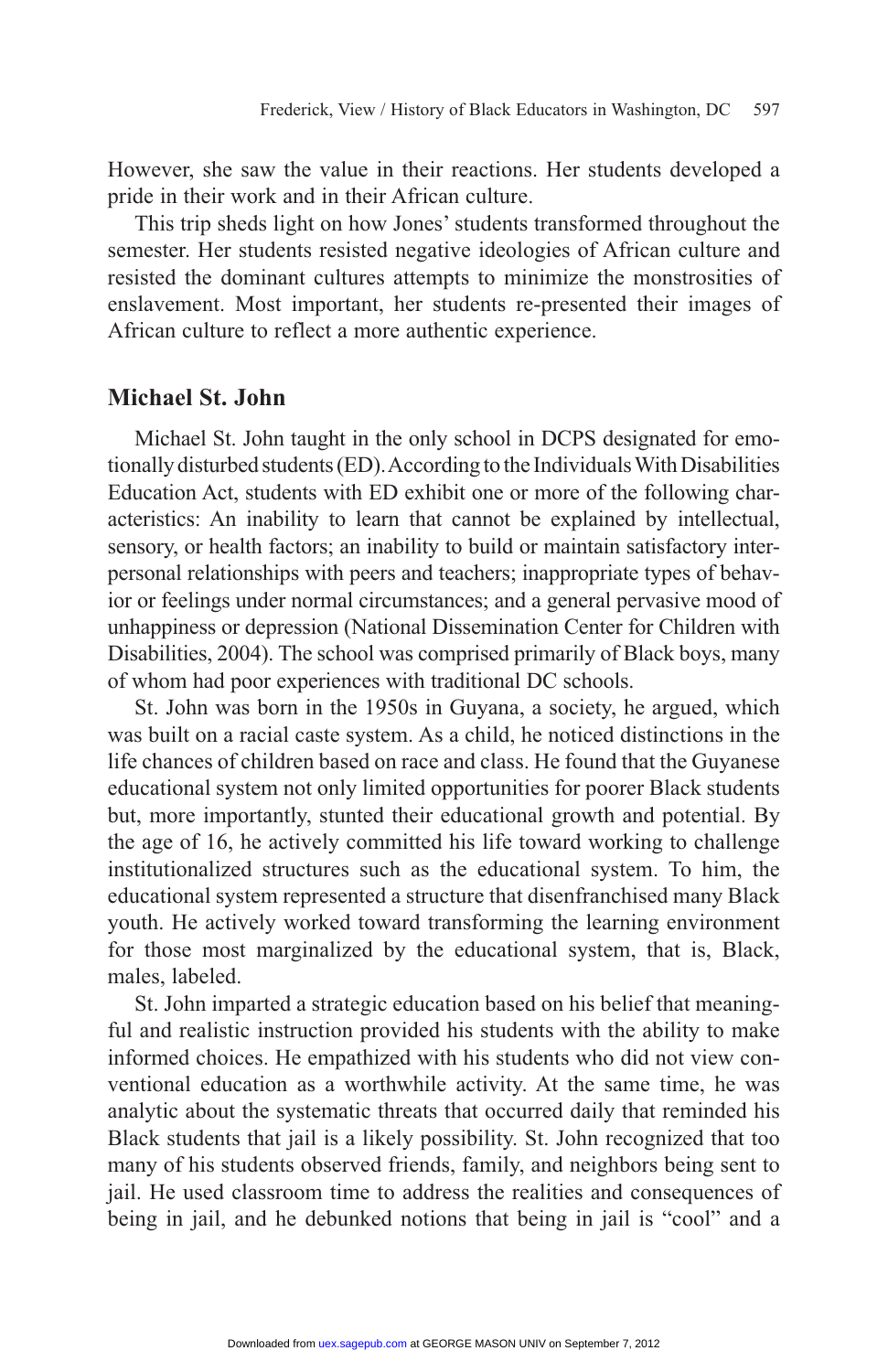necessary "rite of passage." Instead, he posited that losing one's rights and ability to make choices is inhumane.

Similarly, St. John worked within schooling institutions that reified and perpetuated the marginalization of Black students. He lived within this contradiction by proactively providing for his students meaningful educational opportunities that allowed them to grow. For example, St. John assumed the role of a fictive father, serving the same purpose as Other mothers, with the students is in his care. St. John, like Ms. Jones, sacrificed his time and money to provide for his students in ways that affected his biological family. He shared the story of his wife removing several old computers and other materials from her kitchen table that St. John had placed there to repair. She playfully commented, "I can compete with other women, no problem, but I can not compete with these kids." Her joking comment revealed the blurring of St. John's professional and personal life. For him, the two were inseparable. His students represented an extension of his biological family.

Every weekend, St. John ventured to the surrounding suburbs in search of books, equipment, second-hand computers, and other resources to bring to his classroom. To illustrate he pointed out,

I would go to the libraries in Montgomery County [Maryland] to buy books that are discarded. . . . Caucasian parents buy books for their kids and read the book a couple of times and then give it to the library. I go there and buy books for 24 cents and I bring them to the classroom. These kids treat the books like gold because they have never seen them before.

St. John also took full advantage of opportunities to solicit donations from local organizations. For example, during one classroom observation after mentioning that a friend at a local nonprofit was giving away computers, he made arrangements the very next day to leave school and pick up the equipment, some of which needed to be rebuilt. He arrived at school early, worked through lunchtime and after school to be sure that the lab was up and running for his students the following day. During an observation the following week, a complete computer lab set-up appeared, with four additional computers; including the three computers given to St. John, there was one for each student.

St. John was resourceful, self-reliant, and desired to counter racialized stereotyping, in order to uplift his students. His Black male students—who were labeled emotionally disturbed and presumed unteachable and lacking in skills—were able to have access to resources that were not readily available as well as to thrive in a space that fostered positive self-perceptions.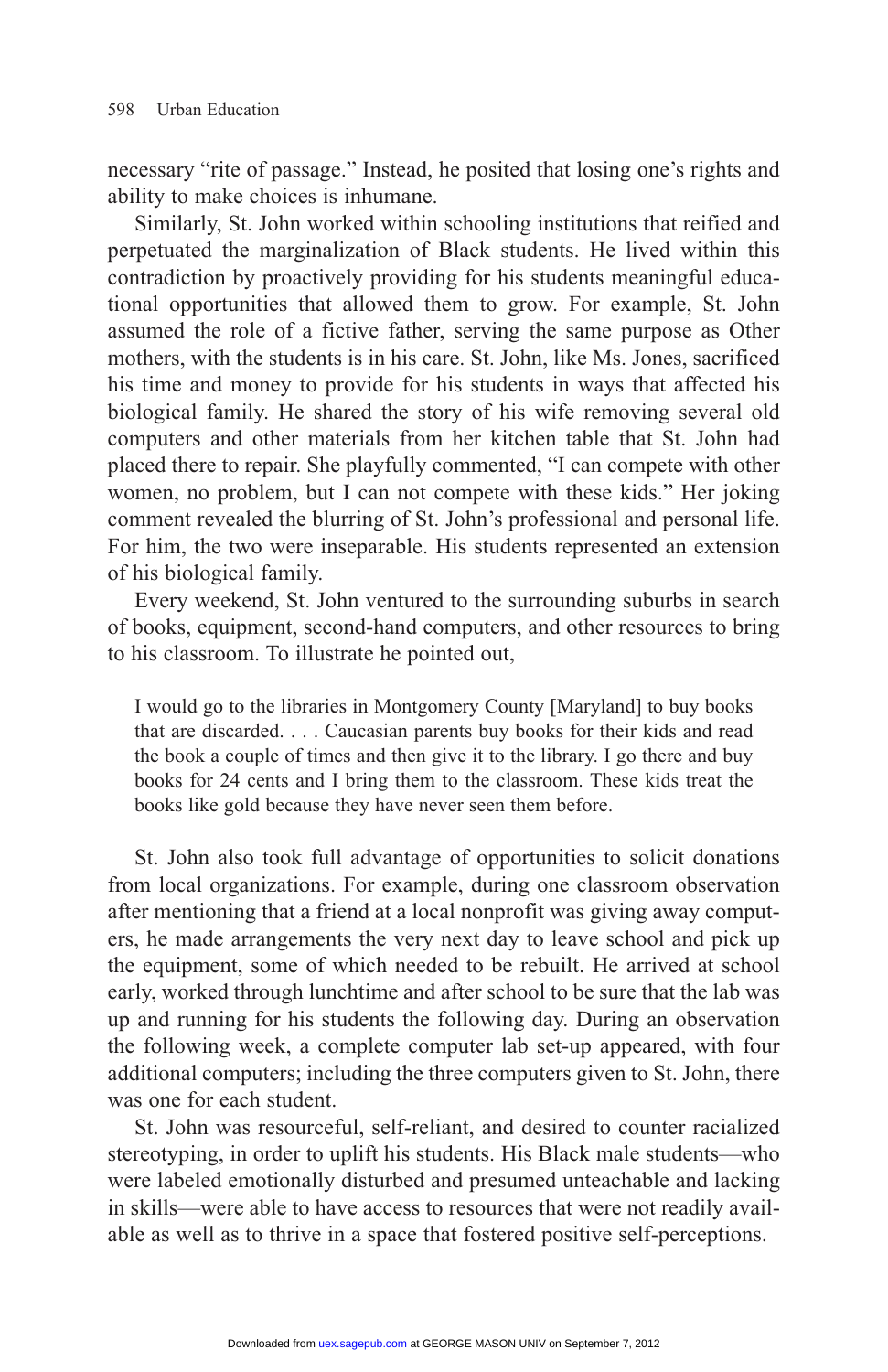#### **Christina Cooper**

Cooper worked at a DC middle school, ironically at one of the highly contested sites for the battle for equality during the 1954 *Brown* decision. Today, the middle school is 100% African American with well over 50% of the students on free and reduced lunch.

Of all the teachers interviewed and observed, Cooper seemed to express the sharpest criticism of institutionalized racism and the ways it manifested itself in regard to the inner-urban schooling for Black youth. Like Barbara Sizemore, she criticized the school curriculum and limited course offerings made available to her Black students at the middle school arguing that "a lot of the course offerings are basic because [the school] serves mostly low-income, Black students in a certain part of the city." Thus, she argued that the levels and quality of the courses offered at Ward were not competitive with schools in more affluent areas of DC. In addition, she criticized the curriculum and textbooks because she believed that they failed to authentically reflect the cultural and personal realities of her students. Furthermore, she rejected the overreliance on standardized testing as the primary means of assessment, believing that high-stakes tests lead to the elimination of "good teaching." Threaded throughout each conversation was evidence that Cooper was someone who not only "talked the talk," but she also "walked the walk."

Like the other transformative teachers in this study, Cooper thought of teaching as more than a job (Foster, 1997; Lynn, 2001; Siddle-Walker, 1993). Cooper believed that the "personal was political." In other words, politics permeated every sphere of her life. In turn, she developed her curriculum in ways that linked to larger systems of social structures. Amidst her demanding schedule as a classroom teacher, union representative, and student advocate, Cooper ran for union president of DCPS. She was also an active member of several organizations, including The Washington, D.C. Writing Project, Teaching for Change, and Washington, D.C. VOICE. This strong political activism and union affiliation is not uncommon for Black women teachers. Many Black educators of the past remind us that political activism is a trademark for many Black, female teachers and helps us to understand further the multifaceted nature of teaching practices of African American teachers (Fairclough, 2001; Fultz, 1995; Littlefield, 1994).

Cooper assumes the positionality of a Black womanist pedagogue, defined by Henry (1998) as one who opposes dominant structures to guide their students toward Black liberation. Henry refers to these women as womanist because they are simultaneously "cultural, political, educational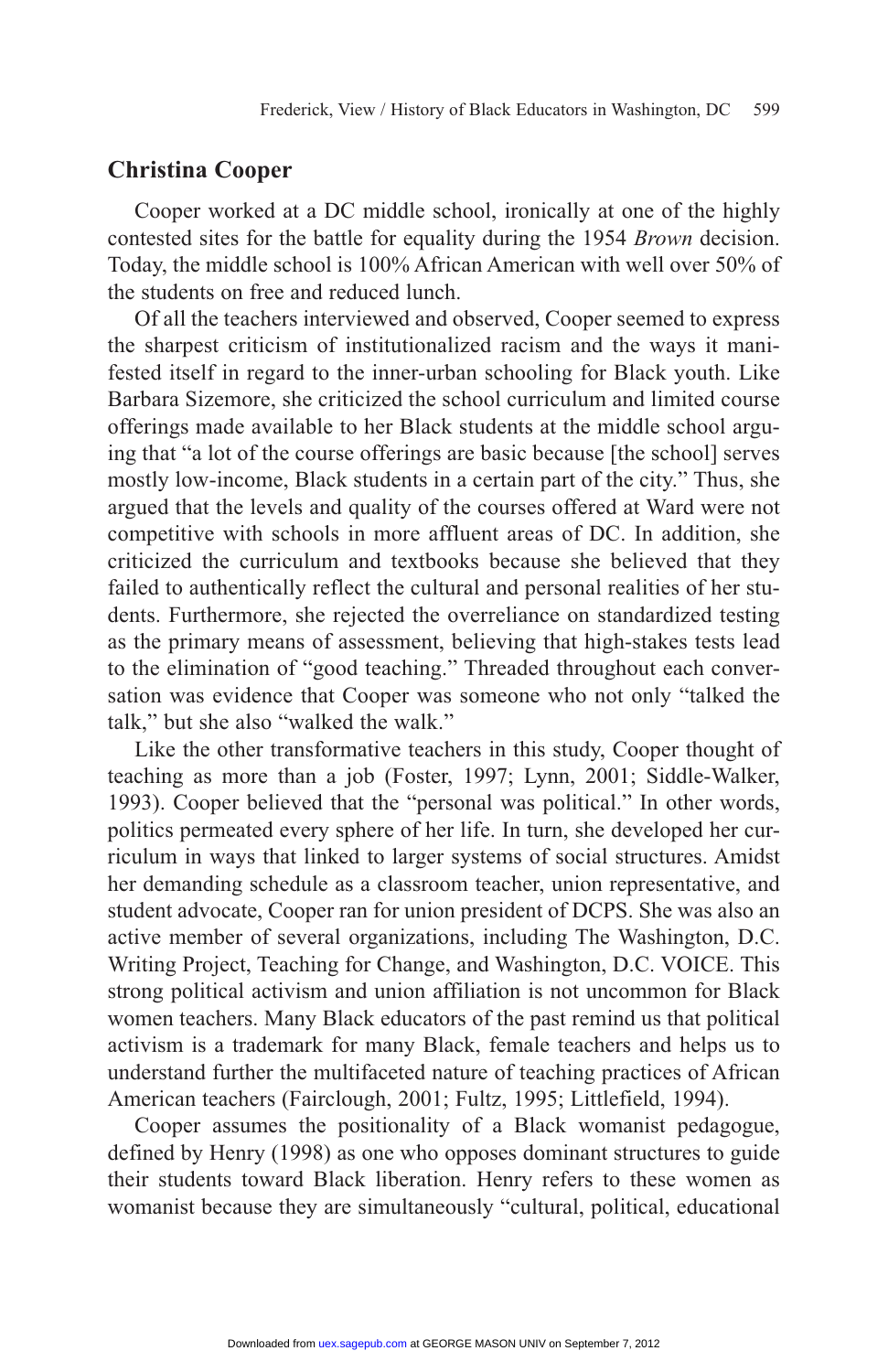and spiritual" (p. 3). As with many other past educators, Cooper helped her Black students name their own reality and to make good choices while living in a White, racist society.

For instance, Cooper fundamentally believed that "it's not enough for [her Black students] to be as good as their White counterparts. They are going to have to be better because they are brown. Sorry to say, but it's true." "Being better" in this case demonstrated Cooper's acknowledgment of the institutionally raced and classed nature of society. She debunked the notion of meritocracy arguing that her students' "Blackness" and class location limited their opportunities in relation to their White counterparts. Therefore, she attempted to push her students to become more independent, more selfaware, and more analytical than when they entered her classroom.

Observations of Cooper's classroom practice revealed a resource rich environment. However, she endured a long battle with the administrator to attain 25 computers, one laser printer, two color printers, and contemporary furniture. She shared how she resisted the directives of her principal to acquire computer technology and accessories for her Black students:

I was the only teacher teaching vocational education in this school. I found out that \$30,000 came into our school for vocational education. That meant that I should be the only teacher to use it legally, according to the federal guidelines. So I asked my [supervisor] and he told me that was too much money for one teacher. "But I'm the only teacher in the building who teaches vocational education," I responded. We had to go through some steps that he did not particularly like which required me to bring in [central administration] and have the budget analyst reprogram all of the money. The [supervisor] said, "no" at first and the second time he said, "Hell no! You will not spend \$30,000." So I said, "I need to see how it's being spent so that when I make a report to the Department of Education, I will need to identify how the money was used." The central administration did not want to be a part of a scandal because I sent them the guidelines so that they would know how the money should be spent.

A call was made by central administration to the school. Cooper continued to add,

After that year, I was the only teacher that could use that money. So I've been able to purchase the computers, the scanners, the printers, and supplies for other teachers that I'm doing collaborative projects with. I've gotten this money for 3 years.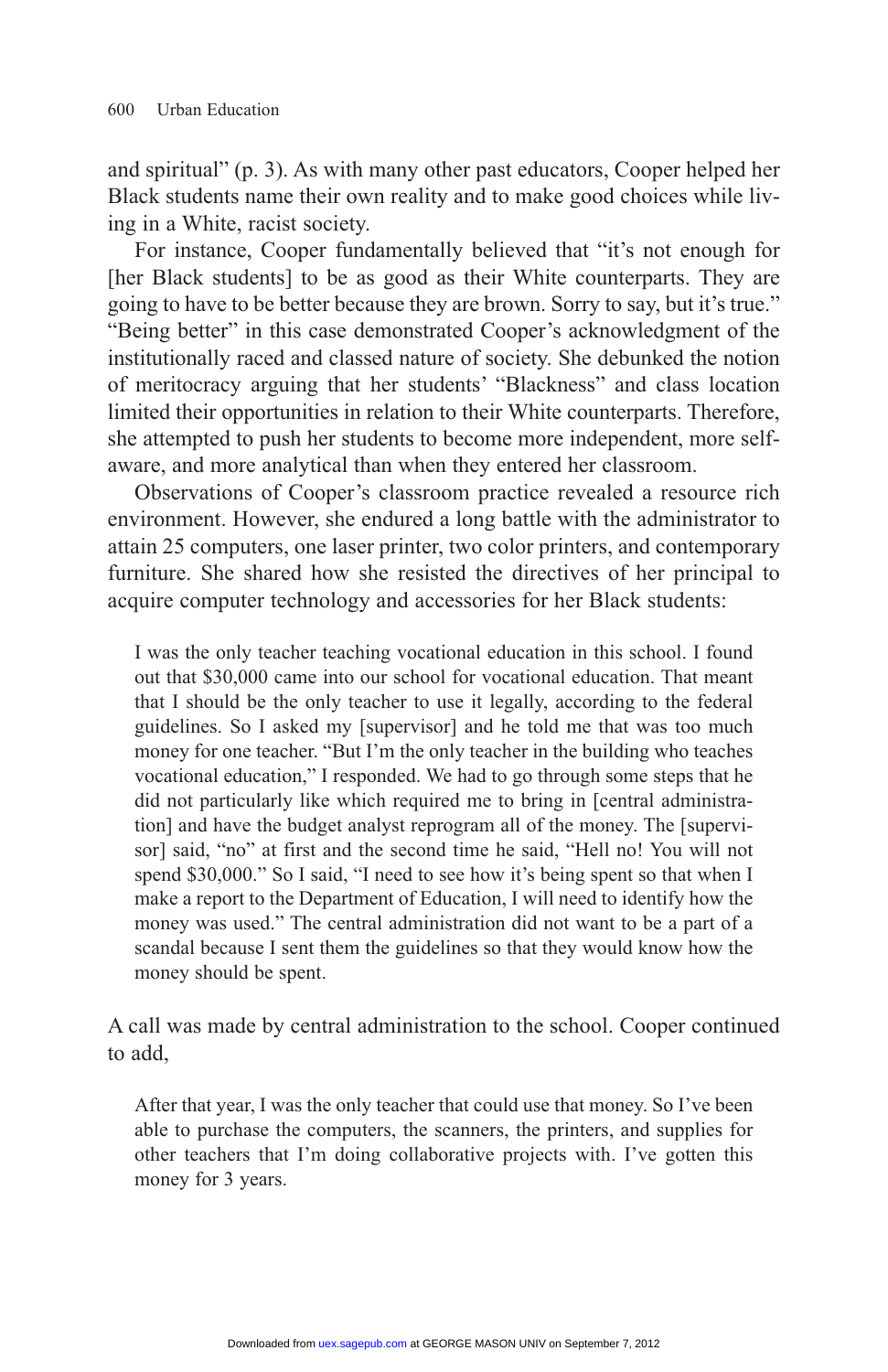Since she had more than enough resources in her classroom, she provided computers and other resources to her teacher colleagues. Thus, her struggle was not for personal gain, rather she saw her struggle as one toward collective empowerment. She would not stop her advocacy until all classrooms serving Black students were fully equipped. Historically, this sense of collective responsibility and racial uplift was not uncommon. Hill-Collins points out that formally educated Black women of the 20th century saw themselves more as "uplifters" than as working women. Educating poor Black children was part of their moral and social obligation (Hill-Collins, 1990, p. 151).

Cooper also shared information about opportunities to gain additional resources with other DCPS teachers. It was not surprising that Cooper spends her time e-mailing teachers in DCPS about different grant opportunities or informing them of their rights as teachers. Cooper explained,

A lot of the teachers don't have computers, books or materials. I saw an opportunity for every school in DC to get them because that organization promised a laptop lab to every underserved child in the nation, actually in 29 states. I thought to myself that would be 99% of our school. So immediately I saw a lab in every DC school and it was just a matter of getting the teachers to apply for it and getting the information to the students.

Thus, Cooper made it her responsibility to disseminate the necessary information to her teacher colleagues in DCPS. Many teachers applied to the grant. To illustrate, Kathy Jones was able to provide three computers to her students as a result of both students and parents alongside Jones working together to complete the application.

#### **Conclusions**

Love, guidance, and sociopolitical critique are persistent themes in these stories about DC educators. This legacy is worth preserving because it contributes to our understandings of how to foster liberatory spaces for Black children in urban schools in spite of shifting policies and administrations.

*Love.* High expectations and care define love in the context of schooling. To illustrate, Mrs. Jones nurtured a strong classroom community, purchased much-needed materials for class, saw herself as "momentary guide" and a family member with the individual goal of reaching each student. In this same vein, St. John assumed the role of fictive father by sacrificing time and money to insure that his students had the necessary resources for their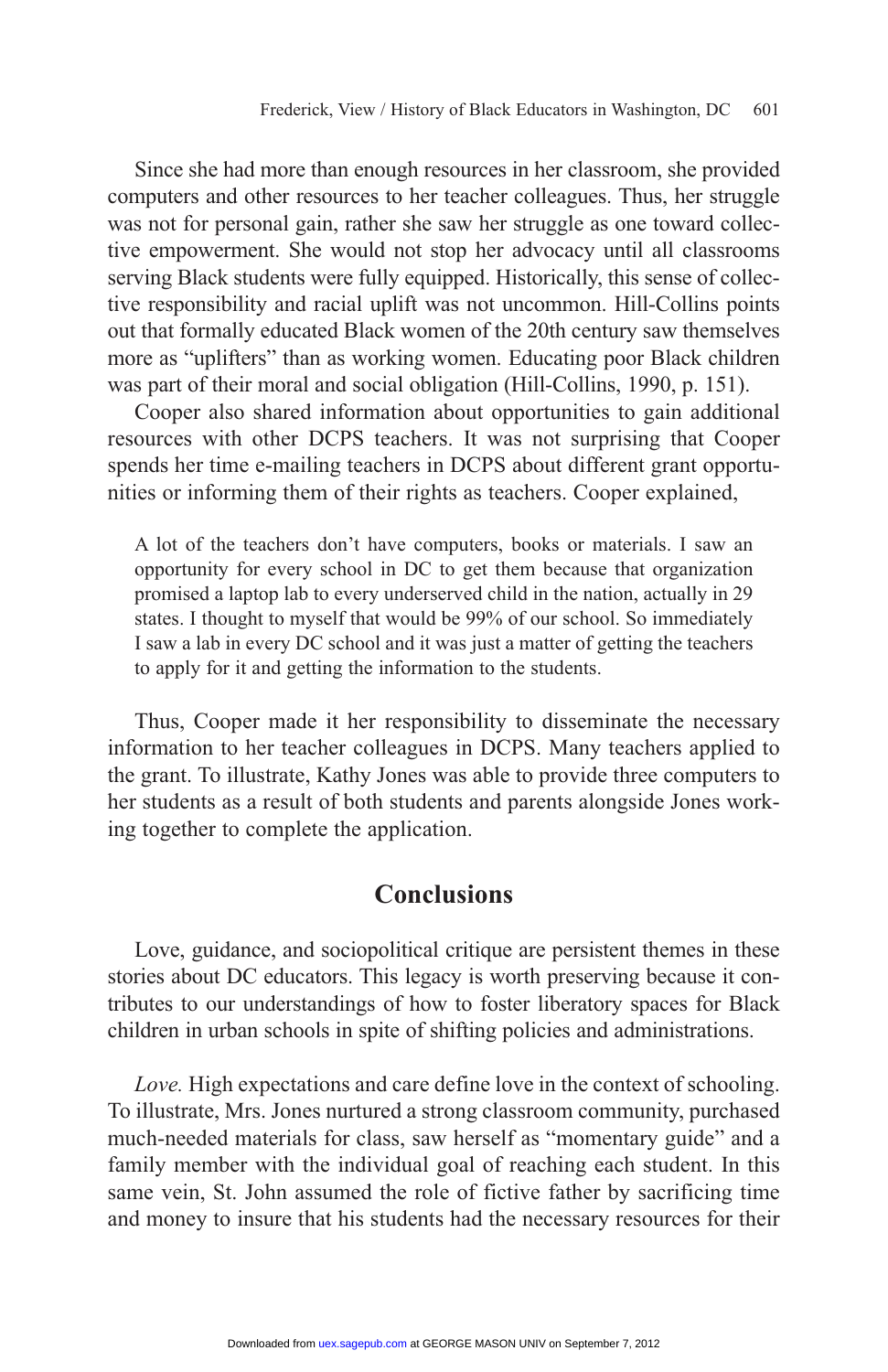education. He also exhibited a stubborn refusal to lock materials in the classroom closets, resisting the common belief that new equipment and materials were "too good" for his students. Like Jones, he personally gave up his time and resources by spending weekends soliciting resources for students. Although we find that love is critical to all of these stories, it is only a beginning point for creating liberatory spaces for urban youth.

*Guidance.* Guidance as evidenced by teachers of the past refers to Black educators making explicit the implicit rules of society, thus helping students to navigate schools and the larger society. These teachers believed in building skills for the sake of liberation and transformation of their students, but/and they were explicit about the need to develop high-quality skills. Mrs. Jones brought in guest speakers to introduce students to new information and knowledge; it was not uncommon for students to develop internship and job opportunities from these connections. St. John encouraged students to actively critique and rethink their athletic aspirations in light of their own abilities, the statistics on the number of professional athletes hired, the physical and nutritional demands of professional athletes, and so on. Cooper stated explicitly that as Black students in a racialized society they would have to be better and achieve more.

*Sociopolitical critique and transformation.* The teachers exhibited an acknowledgment and understanding of the racialized structures that exist. Mrs. Jones raised consciousness of African identity through multifaceted imaging of Black people for her students to see beyond contemporary media portrayals. St. John understood and acknowledged racism and White supremacy because of his lived experiences in Guyana, which influenced his worldview and his teaching. He fundamentally believed in strategic education—helping his Black male students with emotional disturbances make choices based on their racialized and class positionality in a depressed urban environment. He addressed the realities and consequences of what his students faced on a daily basis (such as jail, athletic aspirations, and the economic meaning of a high school diploma) and used it as a text in the classroom. Like St. John and Jones, Cooper acknowledged that race and racism impacted her teaching. Everything Cooper did emerged from her desire to make a difference in the lives of her students at the systemic, macrolevel. She refused to work in isolation and understood the importance of having collective capital and social networks that would create power. Her critique of racism played itself out in her assessment of the curriculum and the textbooks, which she believed did not authentically reflect the lived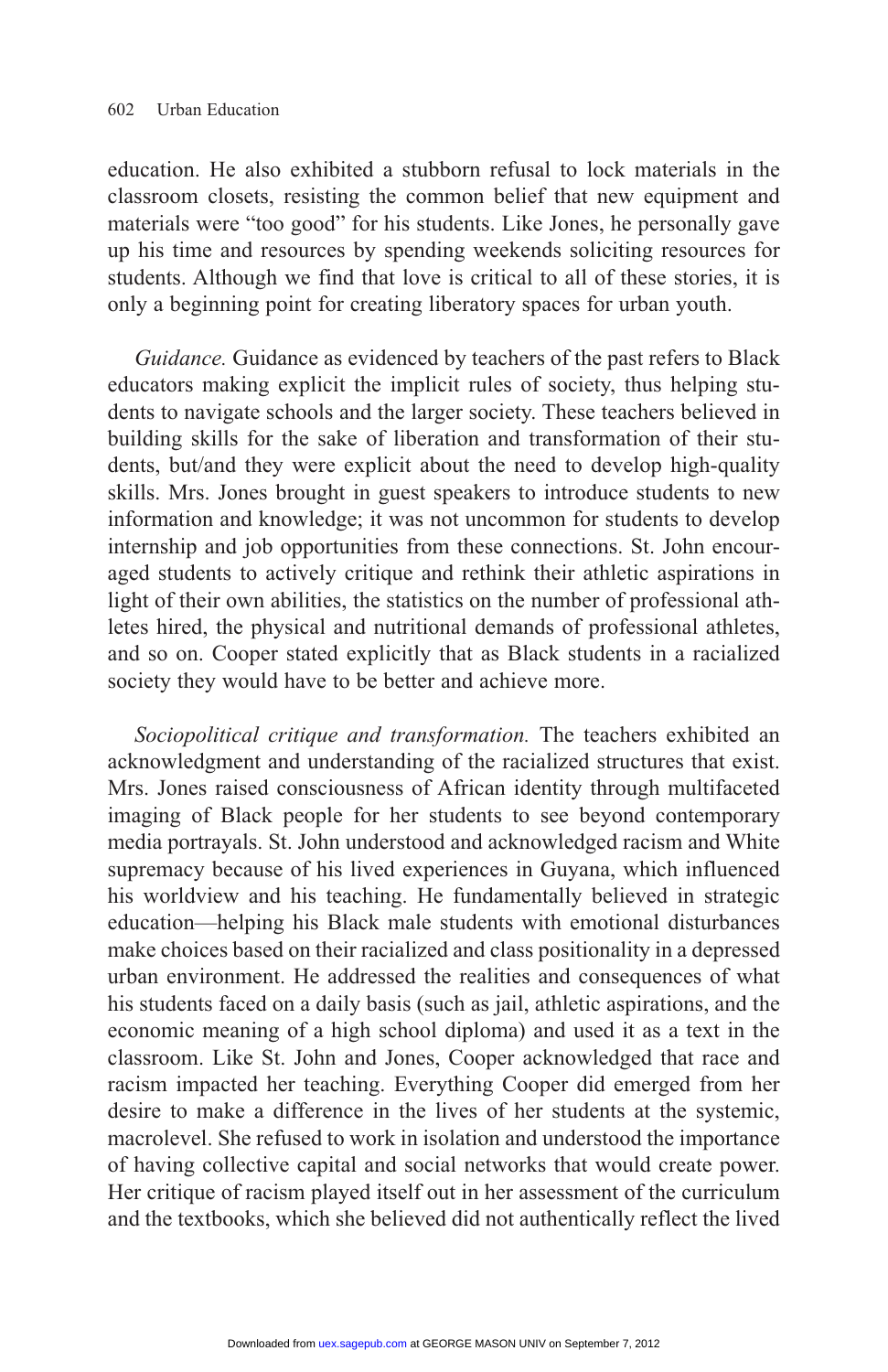reality of her students. As a result, these conversations with her students became an explicit part of her pedagogy.

From 19th century George Liverpool to 21st century Mr. St. John all of these teachers went above and beyond to transform students by any means. In some cases, it required activism and overturning racialized policy like *Plessy v. Ferguson*. In other cases, educators demanded a reconceptualization of student achievement as in the case of Barbara Sizemore. The stories of these Black educators shed light on the realities of teaching in the inner-urban school in DC. In general, these stories capture racial uplift as Black educators provide calm spaces where their Black students can learn in a larger climate of inconsistency and change. For many Black teachers, being a teacher includes creative ways of locating and maintaining an environment of racial uplift, offering explicitly encouraging messages and gaining access to resources necessary to provide their students with a high-quality education.

#### **Implications**

Paying close attention to the historical context of segregation in DC illuminates the contradiction in ideals prevalent in educational policy—policies that negate history and the experiences and the voices of educators who use subversive tactics to invest in the education of their Black students. This case example of DCPS shows that the tapestry that members of the Black community weave to support high-quality education is consistently unraveled by constructs of racism and classism. Historically, schools in DC served as a means to structure inequalities predicated on Black subordination and, in some ways, restricted the life chances of many Black children, for example, an all-Black schooling system founded on differentiated resources and Jim Crow laws. Subsequent policies such as academic tracking based on race served to systematically sort and limit Black students' economic opportunity upon graduating from high school (Oakes, 1985).

However, within these spaces, Black educators protected, advocated, and taught. For example, Black teachers created safe spaces for their students to become educated. They used holistic approaches often educating the mind, body, and spirit. These educators held high expectations and fostered an environment of respect and care not only for the students but also for the larger community. They were activist. And they redefined notions of academic achievement and standardized testing. Most important, they focused on racial uplift and notions of lifting as they climbed. Much can be learned from examining the plight of Black educators living and working in DC. To be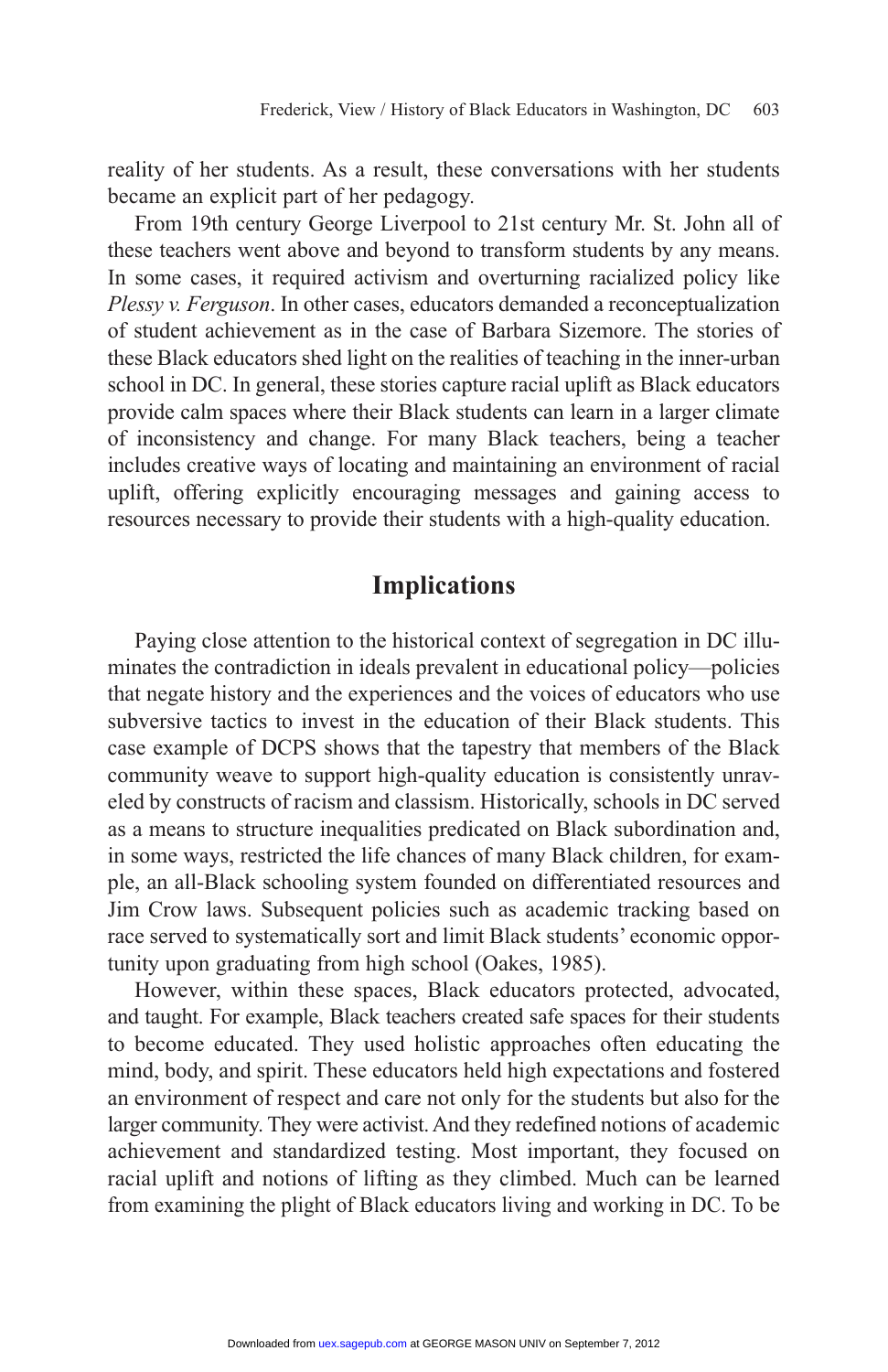clear, this exploration systematically sheds light on only a handful of the many nameless, subversive educators who transformed education for Black students and who stood on the shoulders of historic Black educators like Nannie Helen Burroughs and Anna Julia Cooper and many predominately Black institutions of higher learning. Sharing the stories of transformative Black teachers in urban schools could provide insights into exemplary "wisdom of practice."

Many teacher educators, practitioners, and researchers have good intentions in that they believe in holding teachers accountable, providing additional funding to schools, and supporting parents in the education of their children. However, we believe that positive change requires a shift in thinking about the ways we are truly investing in the welfare of children attending U.S. schools, especially those who are colored or poor. One way is to examine the contributions, history, experiences, and insights of Black educators changing the lives of Black students. This could, in turn, propel the development of meaningful conversations about exemplary education. These stories could offer insights and strategies about successful teaching practices not only for Black students but for all students who are in the current school system. Until such time as institutionalized racism and structural poverty are eliminated as barriers to the educational achievement of Black students, an important component of their advancement will be teachers who perceive the structural barriers; who love the students for themselves; and who seek to guide students over the hurdles, to face the rising sun, as freed people.

#### **References**

- Arnez, N. L. (1981). *The besieged school superintendent: A case study of school superintendentschool board relations in Washington, D.C., 1973-1975.* Washington, DC: University Press of America.
- Ball, A. (2000). Empowering pedagogies that enhance the learning of multicultural students. *Teachers College Record, 102*, 1006-1034.
- Baratz, J. (1975). *A quest for educational opportunity in a major urban school district. The case of Washington, DC*. A report prepared by the educational Finance and Governance Center in Syracuse.
- Barbara Sizemore dies DC Superintendent. (2004, July 28). *The Washington Post,* p. BO6.
- Carson, C. (1981). *In struggle: SNCC and the Black awakening of the 1960's.* Cambridge, MA: Harvard University Press.
- Cary, F. C. (Ed.). (1996). *Urban odyssey: A multicultural history of Washington DC.*  Washington, DC: Smithsonian Institution Press

Anderson, J. (1988). *The education of Blacks in the south, 1860-1935.* Chapel Hill: North Carolina Press.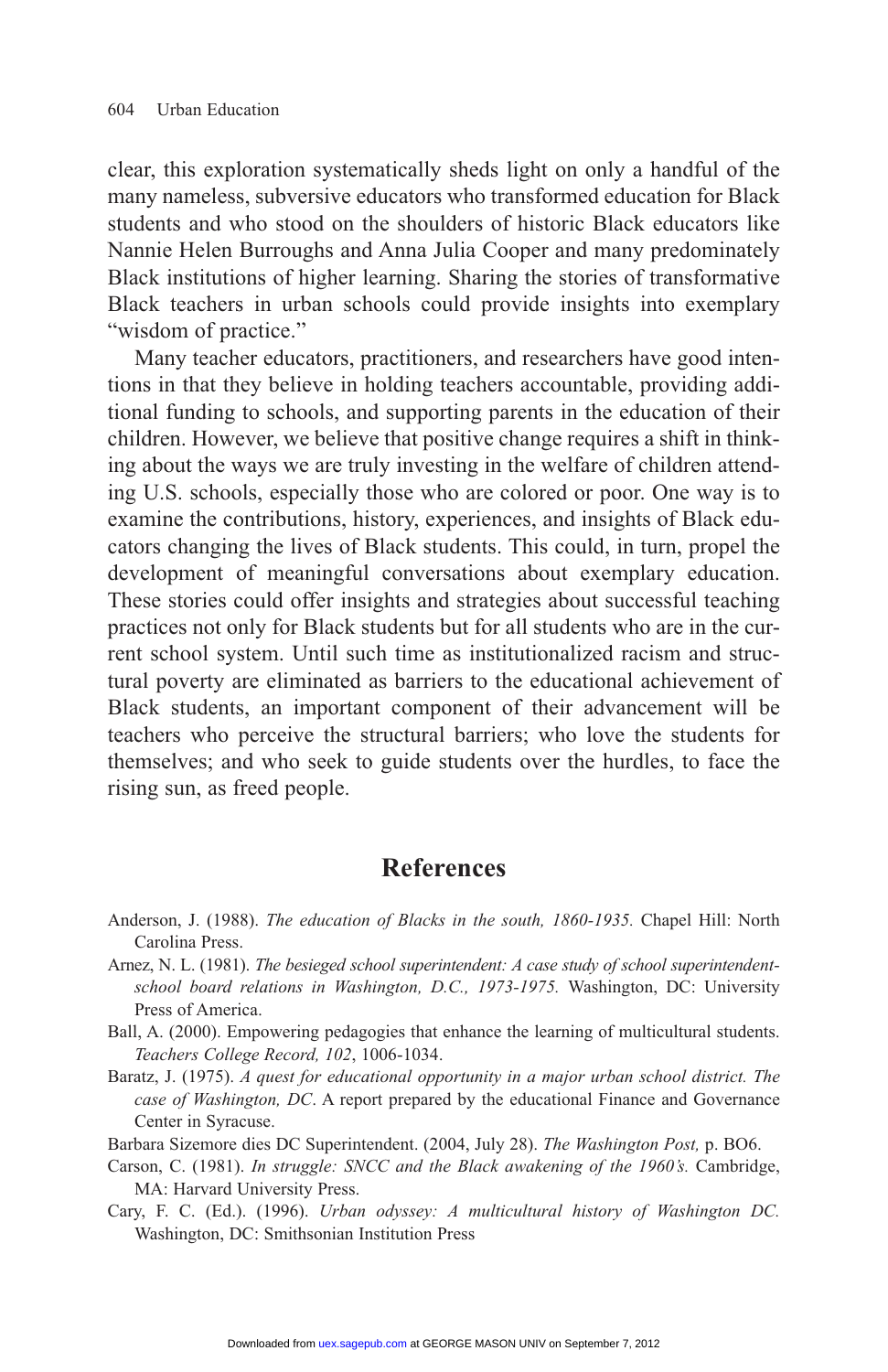- Collins, C. B. (1959). Mayor Sayles J. Bowen and the beginnings of Negro education. *Records of the Columbia Historical Society of Washington, D.C.*, 53-56, 293-308.
- DC Committee on Public Education. (1989). *Our children our future: Revitalizing the District of Columbia Public Schools*. Washington, DC: Federal City Council.
- DC Public Schools. (1976). Reflections *on the history of the DC Public Schools 1804-1976*. Washington, DC: Office of Communications and Public Information.
- Department of Interior. (2000). *Bolling v. Sharpe*. Retrieved April 10, 2003, from http://www .nps.gov/nr/twhp/wwwlps/lessons/121brown/121facts2.htm
- Diner, S. J. (1982). *Crisis of confidence: The reputation of Washington's public Schools in the twentieth century*. Washington, DC: National Endowment for the Humanities.
- Diner, S. J. (1996). The city under the hill. *Washington History, 8*, 54-61.
- District shift in racial population antedated school desegregation. (1958, December 26). *The Washington Post*, p. A1.
- Fairclough, A. (2001) *Teaching equality: Blacks in the age of Jim Crow.* Athens: University of Georgia Press.
- Fitzpatrick, S., & Goodwin, M. (1999). *The guide to black Washington: Places and events of historical and cultural significance of the nation's capital.* New York: Hippocrene.
- Foster, M. (1997). *Black teachers on teaching.* New York: New York Press.
- Fultz, M. (1995). African American teachers in the south, 1890-1940: Powerless and the ironies of expectations and protest. *History of Education Quarterly, 35*, 401-422.
- Green, C. M. (1976). *Washington: A history of the capitol, 1800-1950*. Princeton, NJ: Princeton University Press.
- Green, C. M. (1967). *The secret city: A history of race relations in the nation's capital.* Princeton, NJ: Princeton University Press.
- Harris, C. I. (1995). Whiteness as property. In K. Crenshaw, N. Gotanada, G. Peller, & K. Thomas (Eds.), *Critical race theory: The key writings that formed the movement.*  New York: The New Press.
- Haycock, R. L. (1949). Sixty years of the public schools of the District of Columbia, 1885 to 1945*. Records of the Columbia Historical Society of Washington, D.C.,* 48-49, 29-92.
- Henry, A. (1998).*Taking back control: African Canadian women teachers' lives and practices*. Albany: State University of New York Press.
- Hill-Collins, P. (1990). *Black feminist thought: Knowledge, consciousness, and the politics of empowerment.* Winchester, MA: Unwin Hyman.
- Horton, J. O., & Horton, L. E. (1993). Race, occupation, and literacy in reconstruction of Washington, D.C. In J. O. Horton (Ed.), *Free people of color: Inside the African American community.* Washington, DC: Smithsonian Institution Press.
- Hurlbut, R. (1981). *District of Columbia public schools: A brief history*. Retrieved March 21, 2003, from http://www.k12.dc.us/about/history.htm
- Hutchinson, L. D. (1981). *Anna J. Cooper, a voice from the south.* Washington, DC: Smithsonian Institute Press.
- Irvine, J. (2000). The education of children whose nightmares come both day and night. *Journal of Negro Education, 68*, 244-252.
- Johnson, R. (1987). Black and white apart: The community center in the District of Columbia, 1915-1930. *Records of the Columbia Historical Society, 50*, 12-28.
- Kansas State Historical Society. (2003). *Brown v. Topeka Board of Education oral history collection*. Retrieved March 23, 2003, from www.kshs.org/research/collections/documents/ personalpapers/findingaids/bro wnv.board/brownscopeandhistory.htm#bolling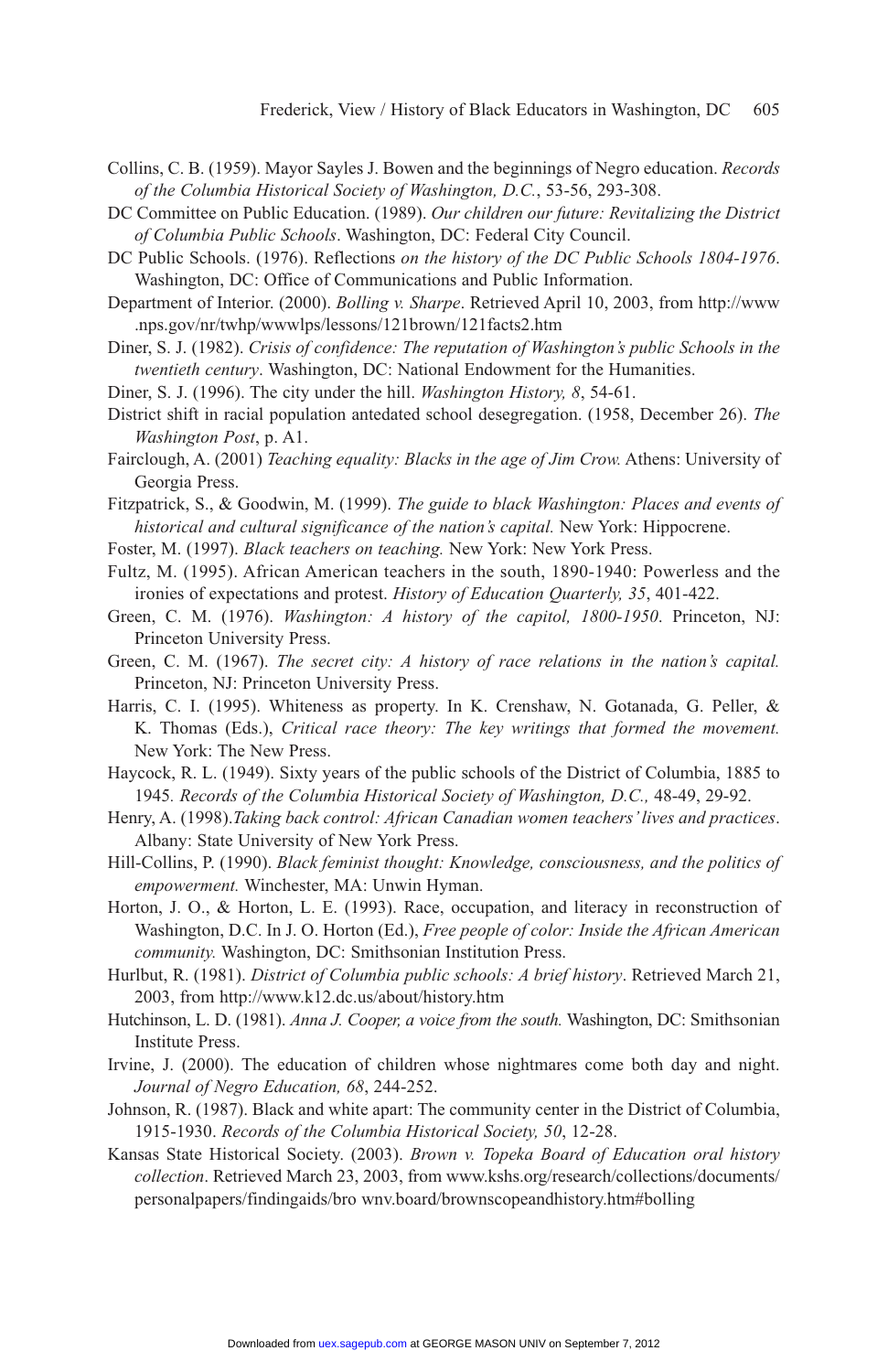- Kluger, R. (1975). *Simple justice: The history of Brown v. Board of Education and Black America's struggle for equality.* New York: Vintage.
- Ladson-Billings, G. (1994). *The dreamkeepers: Successful teachers of African American children*. San Francisco: Jossey-Boss.
- Landis, K. (1948). *Segregation in Washington. A report of the national committee on segregation*. Chicago: National Committee on Segregation.
- Lee, C. D., & Slaughter-Defoe, D. T. (1995) Historical and sociocultural influences on African American education. In J. A. Banks & C. A. M. Banks (Eds.), *Handbook of research on multicultural education* (pp. 348-371). New York: Macmillan.
- Levy, M. (2004) *History of public school governance in the District of Columbia: A brief summary*. Retrieved April 15, 2007, from http://www.dcpswatch.com/dcps/0401.htm
- Littlefield, V. (1994) A yearly contract with everybody and his brother: Durham County, North Carolina black female public school teachers, 1885-1927. *Journal of Negro History, 79*, 37-53.
- Lynn, M. (2001). *Portraits in Black: Storying the lives and the pedagogies of Black men educators.* Unpublished dissertation, University of California, Los Angeles.
- Madhubuti, S., & Madhubuti, H. (1994). *African-centered education: It's value, importance and necessity in the development of Black children.* Chicago: Third World Press.
- Manning, R. (1998). Multicultural Washington DC: The changing social and economic landscape of a post industrial metropolis. *Ethnic and Racial Studies, 21*, 1.
- McQuirter, M. (2003). *African American heritage trail, Washington DC*. Washington, DC: Cultural Tourism DC.
- Melder, K. (1997). *City of magnificent intentions: A history of the District of Columbia.*  Washington, DC: Intac, Inc.
- Mintz, S. (1989). A historical ethnography of Black Washington, D.C. *Records of the Columbia Historical Society of Washington, D.C., 52*, 235-253.
- Mitchell, A. (1998). African-American teachers: Unique roles and universal lessons. *Education and Urban Society, 31*, 104-122.
- Moore, J. (1999) *Leading the race: The transformation of the Black elite in nation's capital 1880-1920.* Charlottesville: University Press of Virginia.
- National Dissemination Center for Children With Disabilities. (2004). Retrieved on March 21, 2008, from http://www.nichcy.org/pubs/factshe/fs5txt.htm#intro
- School improvement is urged by Torbriner to reverse flight of families to suburbs. (1957, October 17). *The Washington Post,* p. B1.
- Schools produces good citizens in D.C.'s most neglected area. (1947). *The Washington Post*, p. F19.
- Siddle-Walker, V. (1993). Caswell training school, 1933-1969: Relationships between community and school. *Harvard Educational Review, 63*, 161-182.
- Skelly-Wright, J. (1967). *Hobson v. Hanson*. District of Columbia: United States Court of Appeals for the District of Columbia.
- Southern School News. (1958, November). *Omega Psi Phi contest*, p. 5
- *Special report on the committee of education on the condition and improvement of public schools in D.C.* (1871). Washington, DC: Government Printing Office.
- U. S. Capitol Historical Society. (1993). *Washington past and present: A guide to the nation's capital.* Washington, DC: Author.
- Washington Council. (1941). *The critical situation in the Negro public schools* (The District Budget Bulletin No. 2). Washington, DC: Author.
- Wee, E. (2004, April 4). Shades of gray. *The Washington Post,* p. W.32.